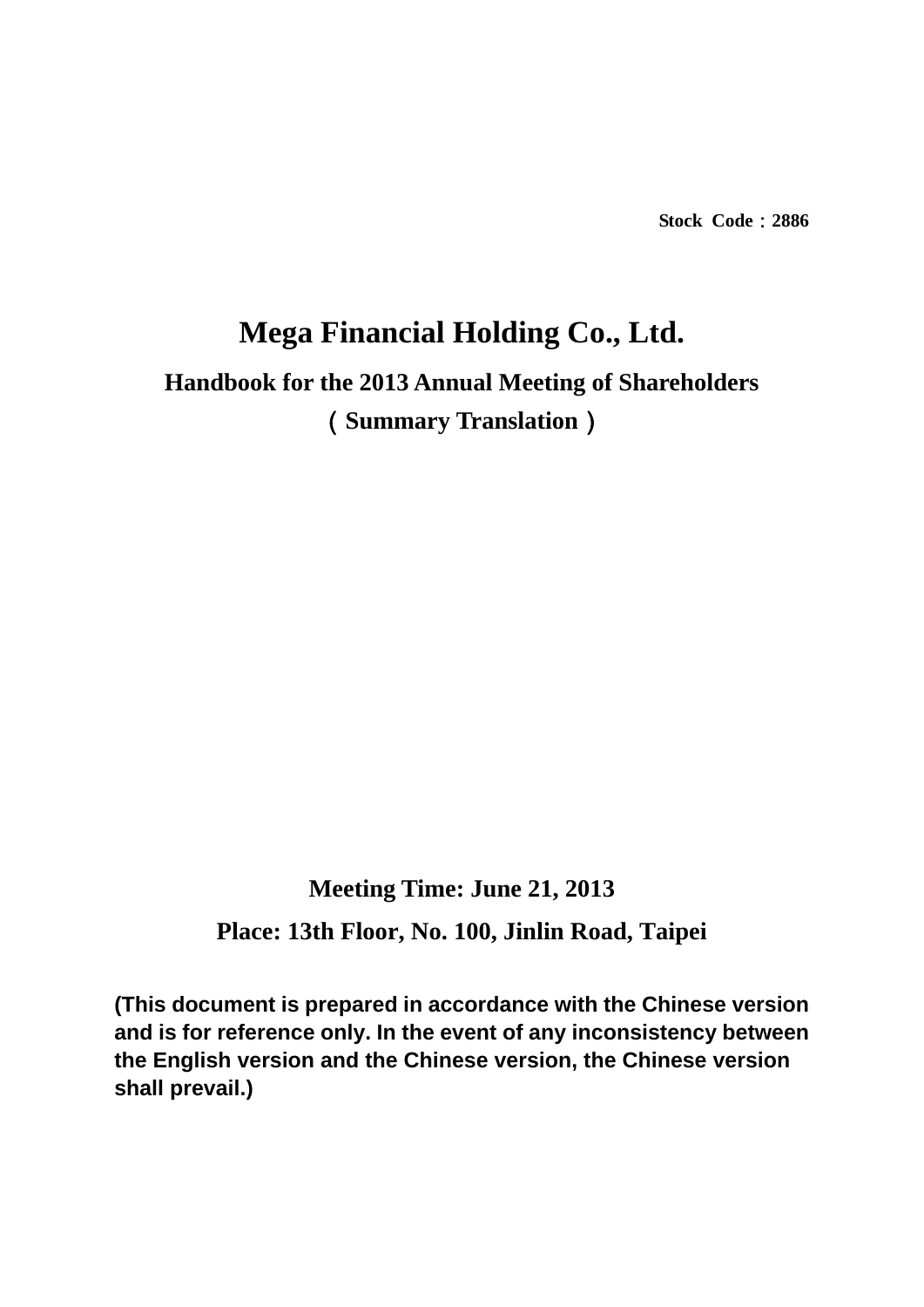# **Table of Contents**

|                         |                                                                    | 2              |
|-------------------------|--------------------------------------------------------------------|----------------|
|                         |                                                                    | 3              |
|                         |                                                                    | $\overline{4}$ |
|                         |                                                                    | 5              |
|                         |                                                                    | 6              |
|                         |                                                                    | 8              |
| <b>III.</b> Attachments |                                                                    |                |
|                         | 1. 2012 Business Report (omitted)                                  |                |
|                         |                                                                    | 9              |
|                         |                                                                    | 10             |
|                         |                                                                    |                |
|                         | 5. Comparison Table for Amended Rules of Procedure for Shareholder |                |
|                         | Meetings (omitted)                                                 |                |
| <b>IV.</b> Appendices   |                                                                    |                |
|                         | 1. Articles of Incorporation (omitted)                             |                |
|                         | 2. Rules of Procedure for Shareholders' Meetings (omitted)         |                |
|                         |                                                                    | 26             |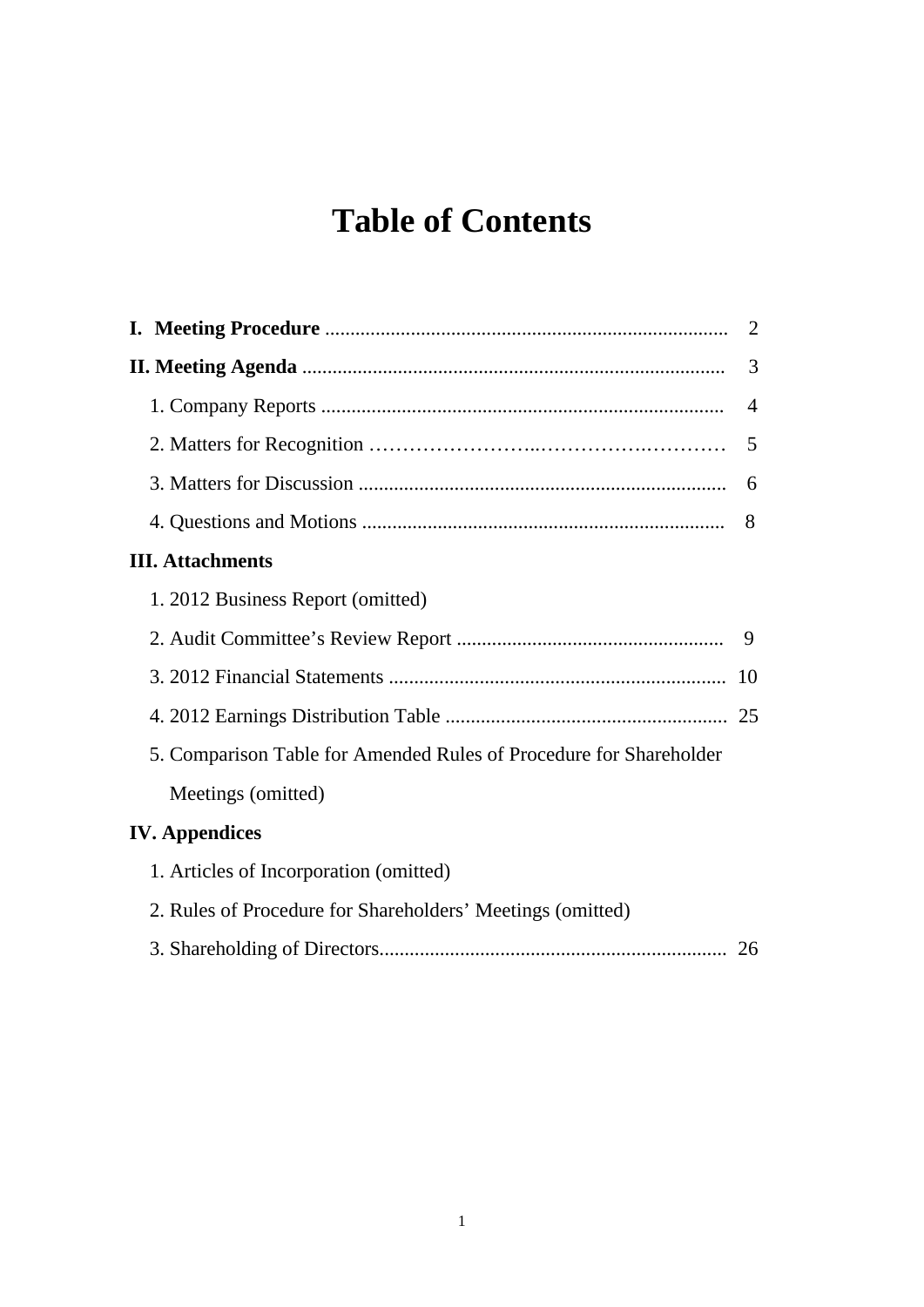# **Mega Financial Holding Co., Ltd.**

# **Procedure for the 2013 Annual Meeting of Shareholders**

- 1. Call the Meeting to Order
- 2. Chairperson Remarks
- 3. Company Reports
- 4. Matters for Recognition
- 5. Matters for Discussion
- 6. Questions and Motions
- 7. Adjournment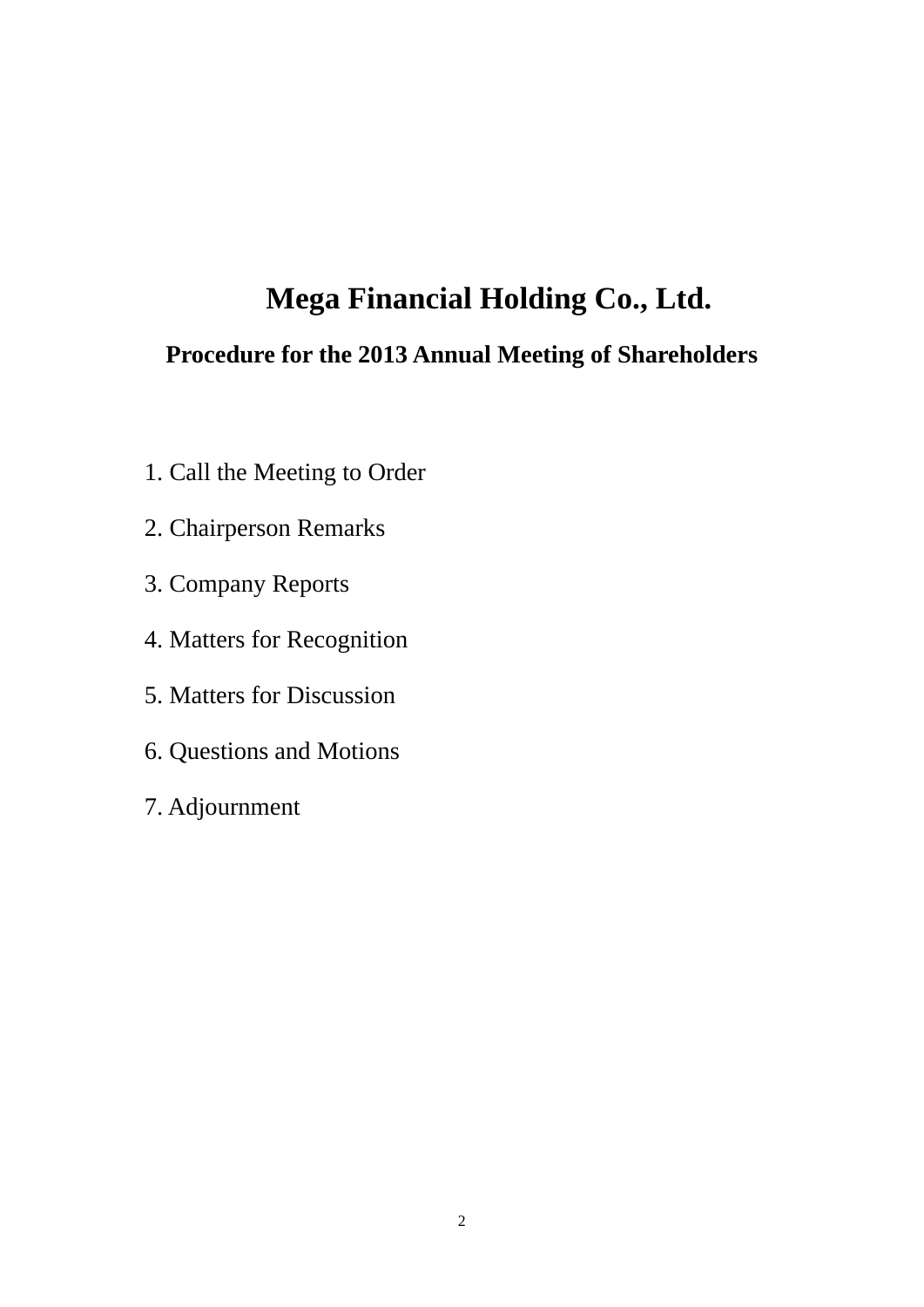# **Mega Financial Holding Co., Ltd. Year 2013 Agenda of Annual Meeting of Shareholders**

**Time:** 09:00 a.m on Friday, June 21, 2013

**Place:** 13/F, Jinlin Bldg. of Mega International Commercial Bank No. 100, Jinlin Road, Taipei, Taiwan **Attendants:** All shareholders or their representatives **Chairperson:** Yeou-Tsair Tsai

## **1. Announce a quorum is present and call the meeting to order**

### **2. Chairperson Remarks**

## **3. Company Reports**

- (1) 2012 Business Report
- (2) Audit Committee's Review Report on the 2012 Financial Statements
- (3) Adjustment of distributable earnings and appropriation of special reserve due to first-time adoption of IFRSs.

# **4. Matters for Recognition**

- (1) Adoption of the 2012 Business Report and Financial Statements
- (2) Adoption of the Proposal for Distribution of 2012 Earnings

# **5. Matters for Discussion**

- (1) Proposal for releasing the non-competition restrictions on directors
- (2) Amendment to the "Rules of Procedure for Shareholder Meetings"

# **6. Questions and Motions**

# **7. Adjournment**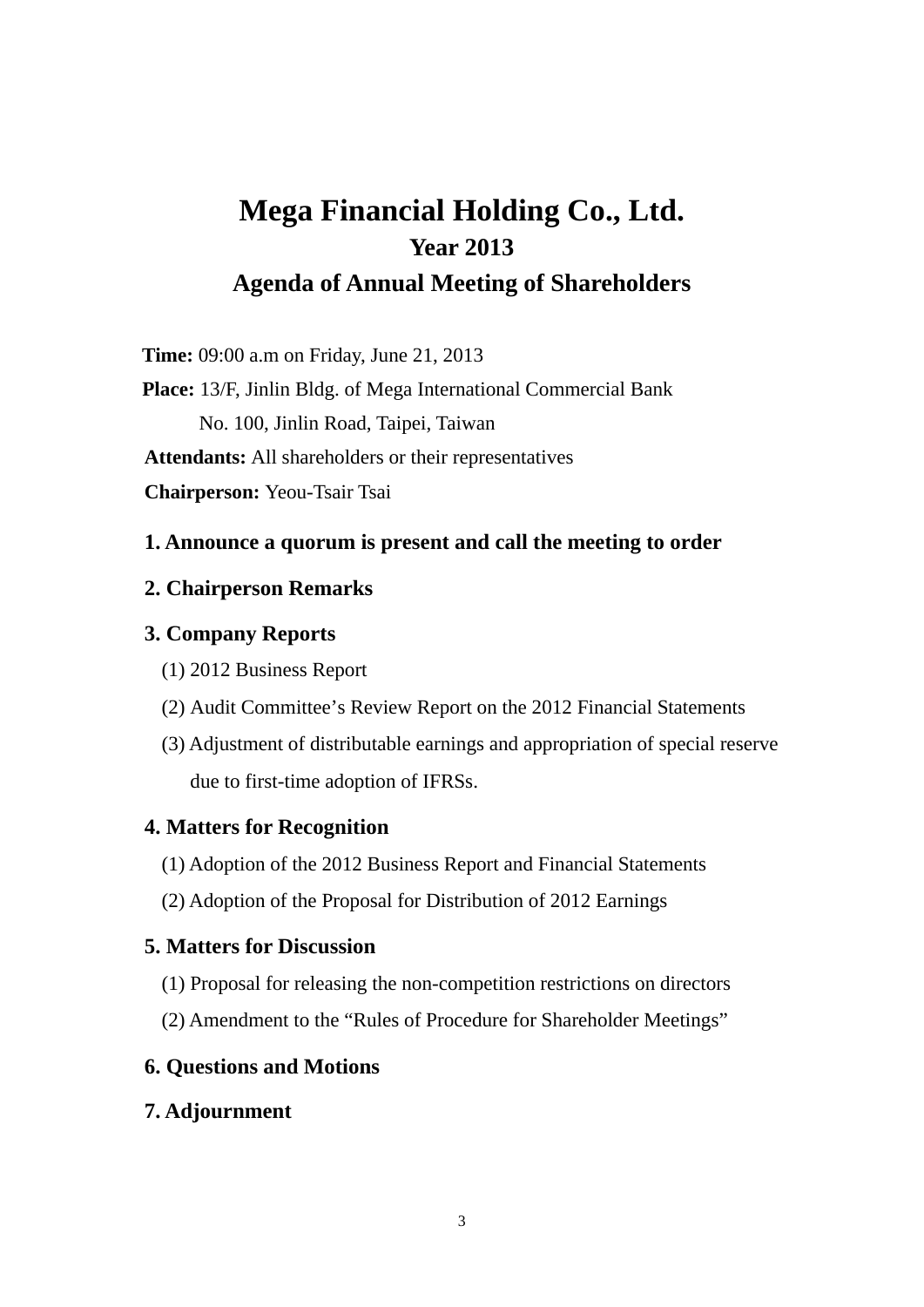## **Company Reports**

- 1. 2012 Business Report Explanation: The 2012 Business Report is attached as Attachment 1 (omitted).
- 2. Audit Committee's Review Report on the 2012 Financial Statements Explanation: The 2012 Audit Committee's Review Report is attached as Attachment 2.
- 3. Adjustment of distributable earnings and appropriation of special reserve due to first-time adoption of IFRSs

Explanation:

- (1) The proposal is handled in accordance with FSC Regulation No. 1010012865, issued on April 6, 2012.
- (2) Due to first-time adoption of IFRSs, the Company's distributable earnings would increase NT\$1,730,767,312 on January 1, 2012 and decrease NT\$1,851,637,585 for the year ended December 31, 2012 respectively. The explanations are as follows:
	- (i) The increase of NT\$1,730,767,312 of the Company's distributable earnings on January 1, 2012: Due to election of adopting the applicable exemption in IFRS 1, the Company wrote-off unrealized revaluation increment and cumulative translation adjustments amounted to NT\$4,830,081,122 to distributable earnings. In addition, distributable earnings of the Company decreased by NT\$3,099,313,810 due to recognition of actuarial pension fund, preferential deposit liabilities and reversal of minimum pension liabilities according to IAS No. 19.
	- (ii) The decrease of NT\$1,851,637,585 of the Company's distributable earnings for the year ended December 31, 2012: The Company recognized actuarial pension loss NT\$1,293,953,674 due to defined benefit plan and employee benefits, the change of special reserve and non-performing loan receivables at fair value through loss amounted to NT\$557,683,911.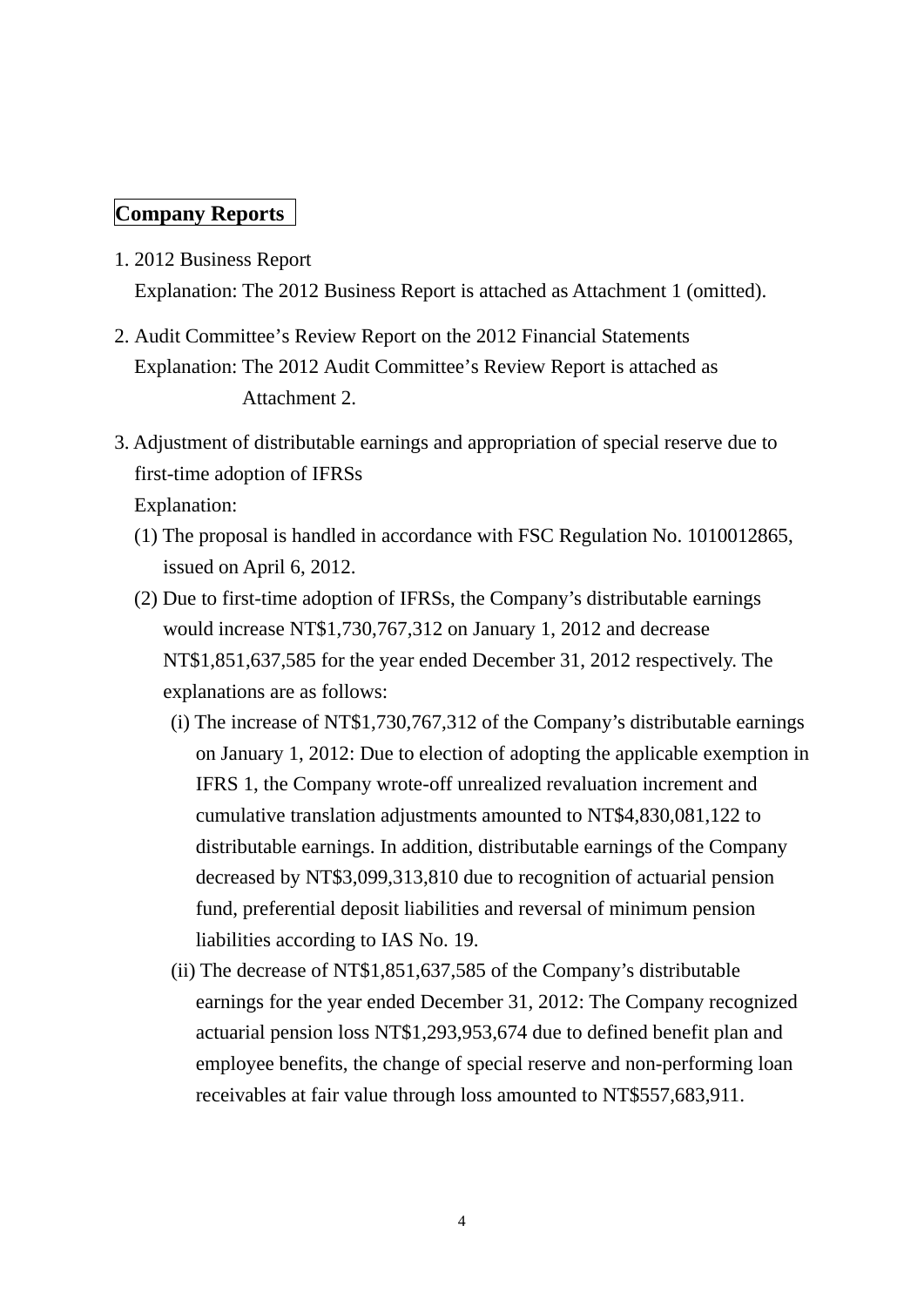(3) According to above-mentioned regulation, special reserve should be set aside to an equivalent value from unrealized revaluation increment and cumulative translation adjustments; however, if the additional retained earnings occurred due to the adoption of first-time of IFRSs is insufficient, special reserve could be set aside to an equivalent to the increment of retained earnings occurred due to first-time adoption of IFRSs. As result, the Company's special reserve have been increased by NT\$1,730,767,312 accordingly. Overall, the Company's distributable earnings decrease NT\$1,851,637,585 on January 1, 2013.

### **Matters for Recognition**

- **Proposal 1**: Adoption of the 2012 Business Report and Financial Statements (Proposed by the Board)
- Explanation: The Company's Consolidated Financial Statements were audited by independent auditors, Chien-Hung Chou and Hsiu-Ling Lee, of PricewaterhouseCoopers, Taiwan. The Consolidated Financial Statements and the Business Report of 2012 have been approved by the Board and examined by the Audit Committee. The 2012 Business Report and the Consolidated Financial Statements are attached as Attachments 1 (omitted) and 3.

RESOLVED:

# **Proposal 2:** Adoption of the Proposal for Distribution of 2012 Earnings (Proposed by the Board)

Explanation:

- (1) The proposal is handled in accordance with Article 228 of the Company Act and Article 31 of the Company's Articles of Incorporation.
- (2) The Company's 2012 earning is NT\$21,533,140,135 which was audited by PricewaterhouseCoopers, Taiwan. After adding the retained earning of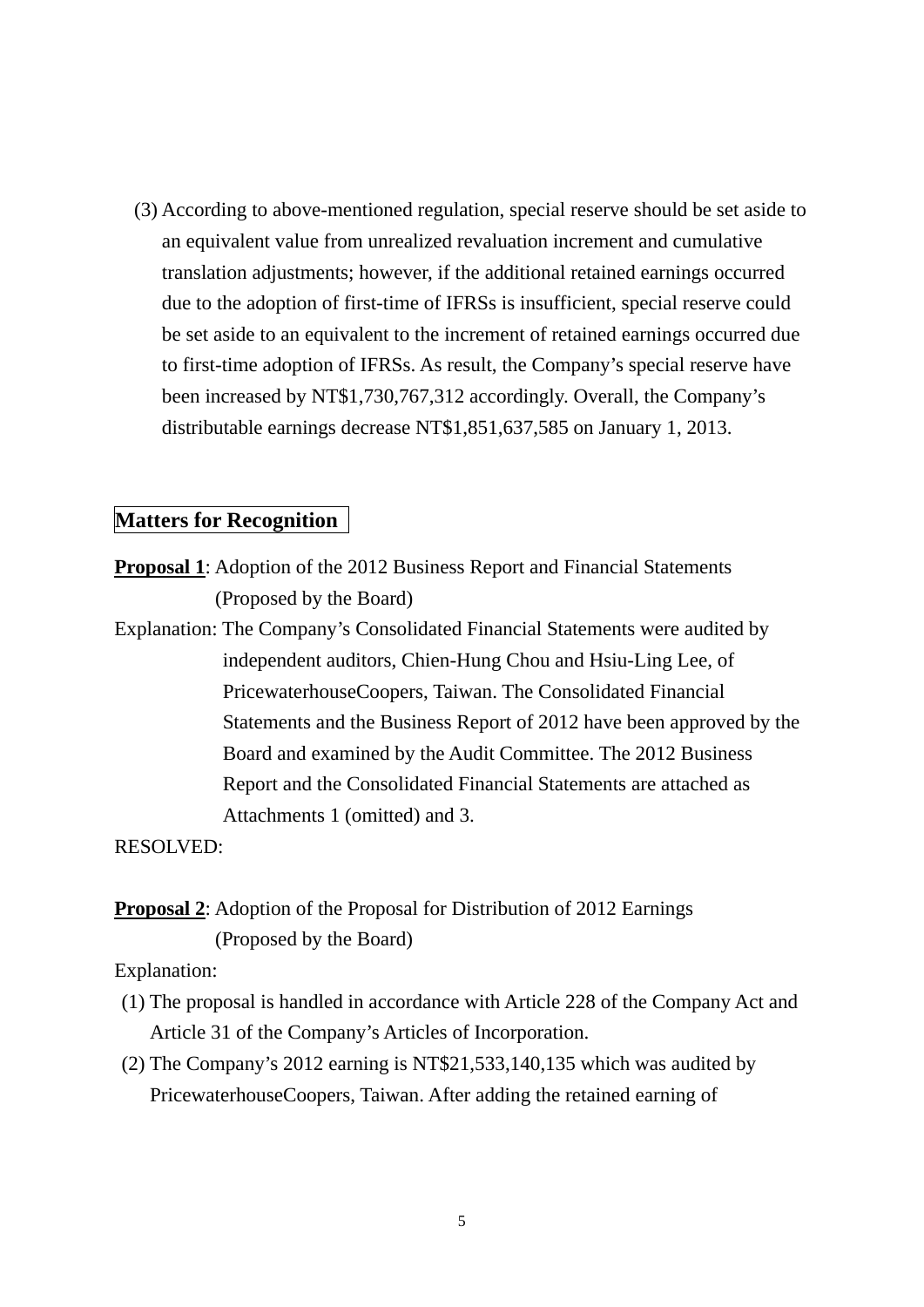NT\$9,779,527,638, and deducting the legal reserve NT\$2,153,314,014, the distributable earning is NT\$29,159,353,759. According to the Company's Articles of Incorporation and related regulation, the Board of Directors is proposed to distribute the dividends as follows (Attachment 4):

- (i) NT\$ 1.1 per share in cash with aggregate cash dividends of NT\$12,594,806,381.
- (ii) Remuneration to directors in cash of NT\$96,899,000, and employees profit sharing in cash for NT\$10,240,000, which have been recognized as 2012 expenses. Remuneration to directors increases NT\$95,952 versus booking amount due to CPA's adjustment of 2012 earning, and employees profit sharing decreases NT\$20,736,975 versus booking amount due to employees profit sharing percentage adjustment. The differences would be treated as changes in accounting estimation of 2013.
- (3) To accommodate the adoption of income tax integration, the 2012 earnings shall be applied to the funds of dividends distribution first.
- (4) After this proposal is approved by the annual general shareholders' meeting, the board is authorized to set the ex-dividend date.
- (5) If the number of shares outstanding is changed due to share buyback, transfer, conversion, cancellation of treasury shares or other circumstances, the board is authorized to adjust the dividend pay out ratio based on the cash dividend resolved to be distributed and the number of shares outstanding on the ex-dividend date.

## RESOLVED:

### **Matters for Discussion**

**Proposal 1**: Proposal for releasing the non-competition restrictions on directors (Proposed by the Board)

Explanation:

(1) In accordance with Article 209 of the Company Act, a director who does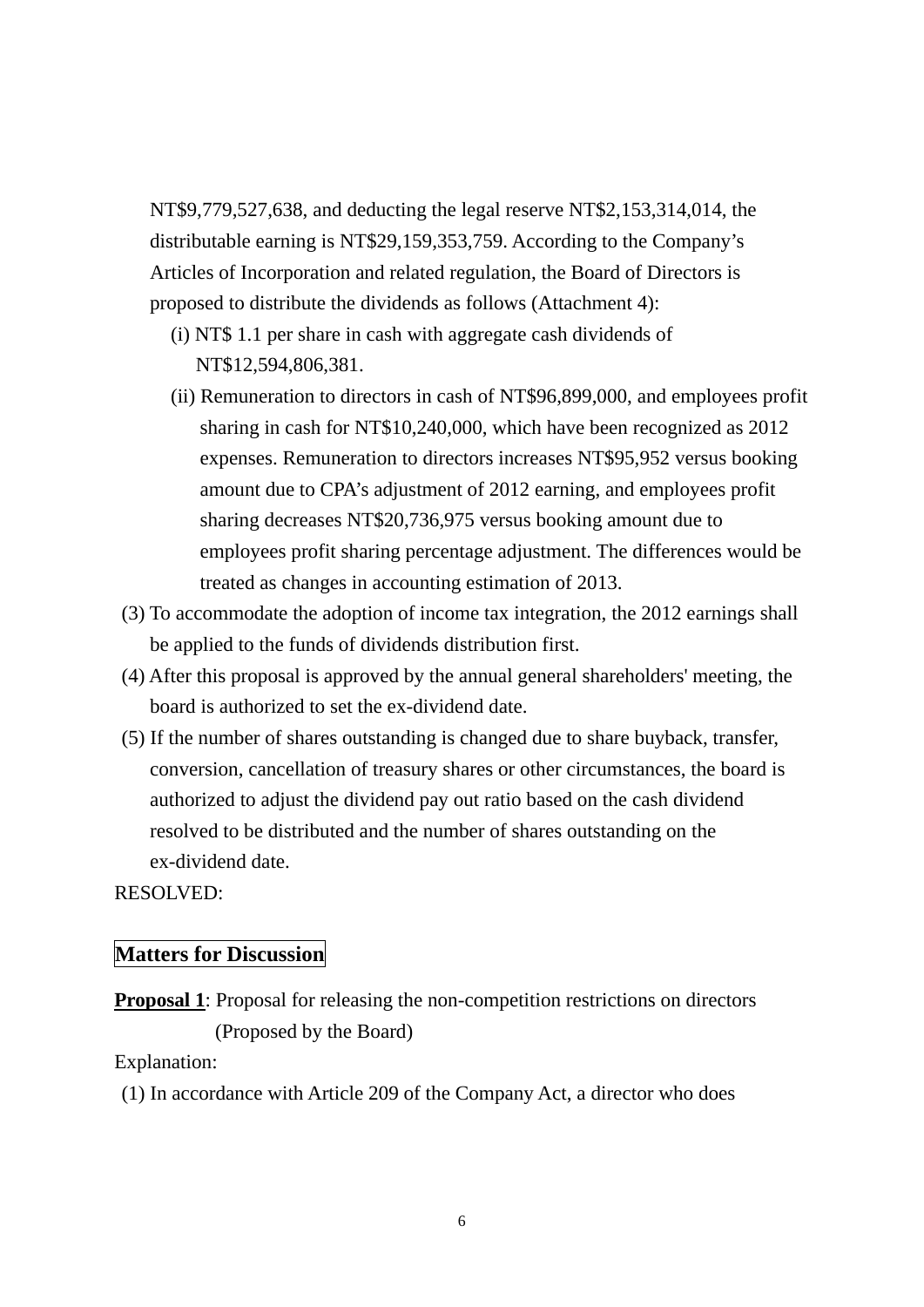anything for himself or on behalf of another person that is within the scope of the company's business, shall explain to the meeting of shareholders the essential contents of such an act and secure its approval.

(2) Some directors who participate in the operations of another company that engages in the same or similar business as the Company, have not obtained the approval from the shareholders' meeting. It is proposed that the shareholders' meeting release the following directors from the non-competition restrictions according the Article 209 of the Company Act.

| <b>Position</b> | Name of Director | <b>Concurrent Position</b>                         | <b>Position Held</b> |
|-----------------|------------------|----------------------------------------------------|----------------------|
| <b>Director</b> | Jih-Chu Lee      | Chunghwa Post Co., Ltd.                            | Chairman             |
|                 |                  | Ho Tie Investment Co., Ltd.                        | <b>Director</b>      |
| <b>Director</b> | Hung-Wen Chien   | Ho Kao Shan International<br>Investment Co., Ltd., | Chairman             |
|                 |                  | (Cayman) International<br>Airmate                  | Independent          |
| Independent     | Shean-Bii Chiu   | Co., Ltd.                                          | <b>Director</b>      |
| <b>Director</b> |                  |                                                    | Independent          |
|                 |                  | <b>KD Holding Corporation</b>                      | <b>Director</b>      |

RESOLVED:

# **Proposal 2**: Amendment to the Rules of Procedure for Shareholder Meetings (Proposed by the Board)

Explanation:

- (1) In order to conform to the implementation of electronic voting, it is proposed that some Articles of the Rules of Procedures for Shareholder Meetings be amended. The key points of the amendment are provided as follows:
	- (i) To add that shareholders must show their identification to get in the meeting place. (Article 4)
	- (ii) To conform to the implementation of electronic or writing voting, the calculation of attending shares is amended. (Articles 6)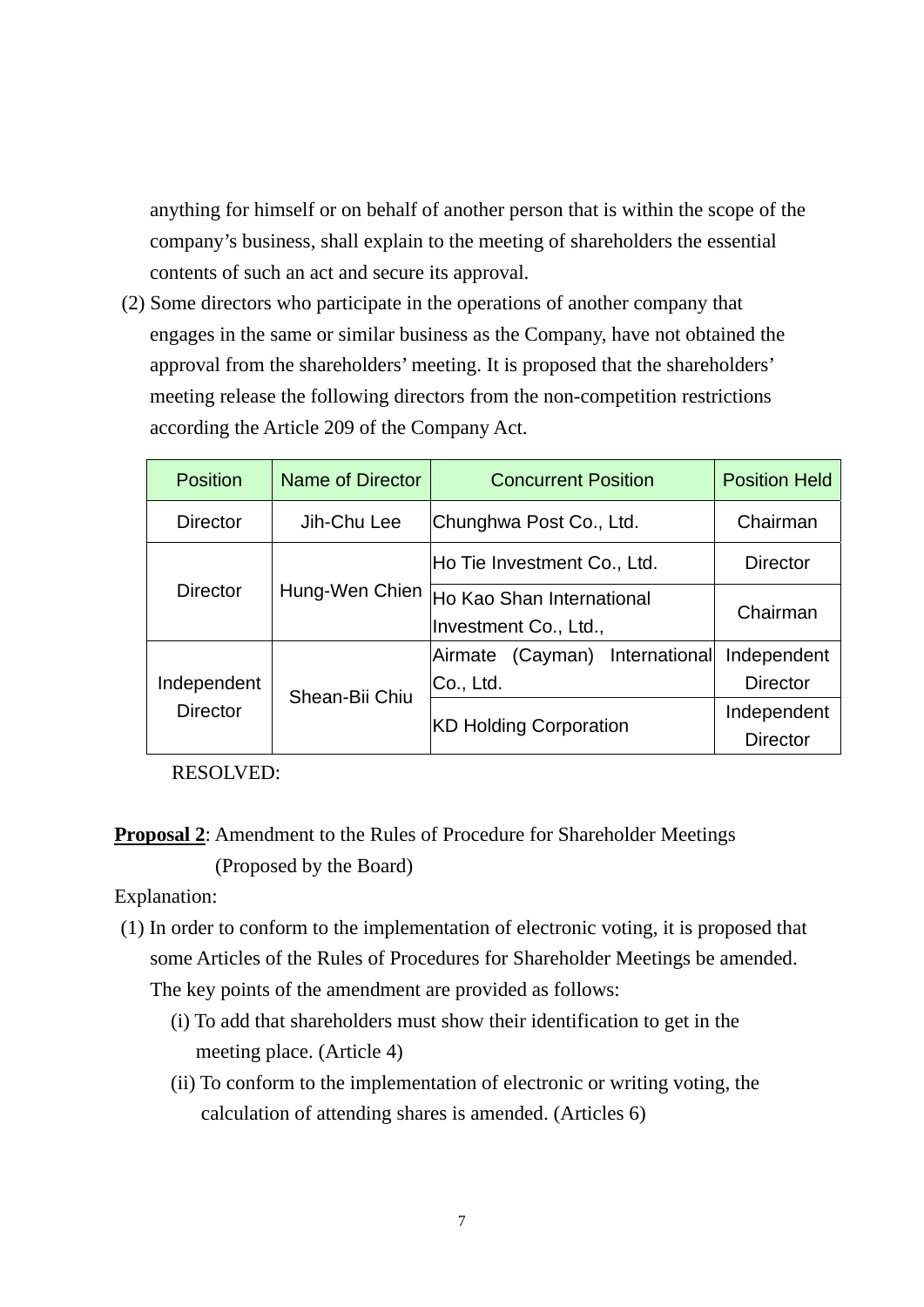- (iii) To add the restriction on time and frequency of each shareholder's speech, when proceeding extraordinary motions for the matters not set forth in the agenda. (Article 8)
- (iv) To stipulate that subject to no objection or abstention expressed by shareholders in writing or electronic voting, the resolution shall be deemed adopted if no objection is voiced after solicitation by the chairman. (Article 10)
- (v) To stipulate that this Company shall adopt electronic voting at shareholders' meetings. (Article 12)
- (vi) To add that the vote counting shall be conducted in public at the meeting venue. (Article 13)
- (vi) To add that the chairman may rule the meeting temporarily suspended if a force majeure event occurs when a meeting is in progress. (Article 14)
- (vi) To add that the chairman may take certain measures to maintain order at the meeting place. (Article 16)
- (2) Please refer to Attachment 5 for the amendments and comparison table of the provisions of the Rules of Procedure for Shareholder Meetings. (omitted) RESOLVED:

# **Questions and Motions**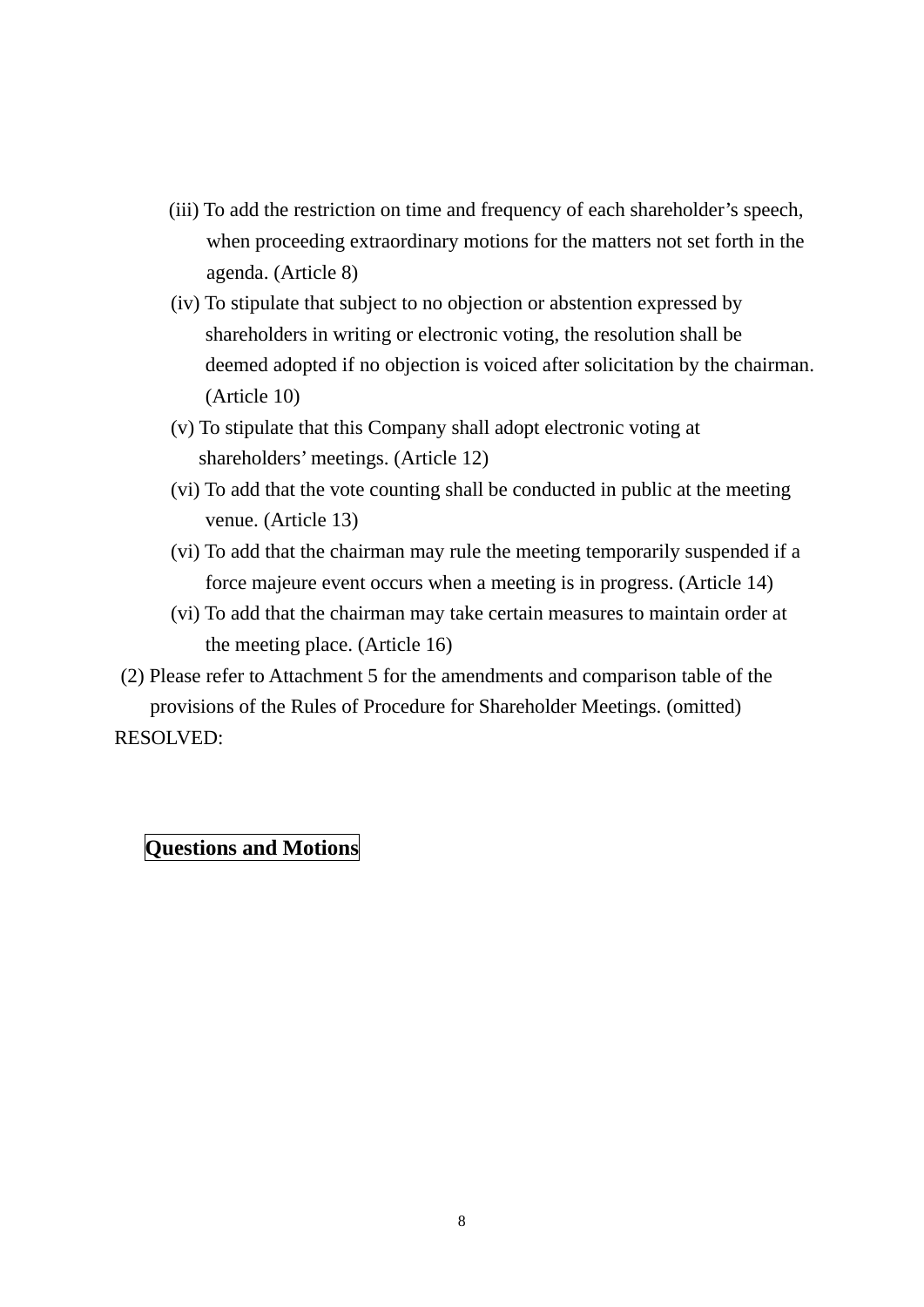### **Attachment 2**

# **Mega Financial Holding Co., Ltd. Audit Committee's Report**

The Board of Directors of the Company has prepared and delivered the Business Report, the Consolidated Financical Statements, and the proposal for distribution of earnings for 2012. Wherein, the Consolidated Financial Statements were audited by independent auditors, Chien-Hung Chou and Hsiu-Ling Lee, of PricewaterhouseCoopers, Taiwan. The Audit Committee has reviewed the above Business Report, the Consolidated Financial Report and earnings distribution proposal and found nothing incorrect. We hereby submit this report in accordance with Article 14-4 of the Securities and Exchange Act and Article 219 of the Company Act.

To:2013 General Shareholders' Meeting

Mega Financial Holding Co., Ltd. Chairman of the Audit Committee: Tsun-Siou Lee Date: April 29, 2013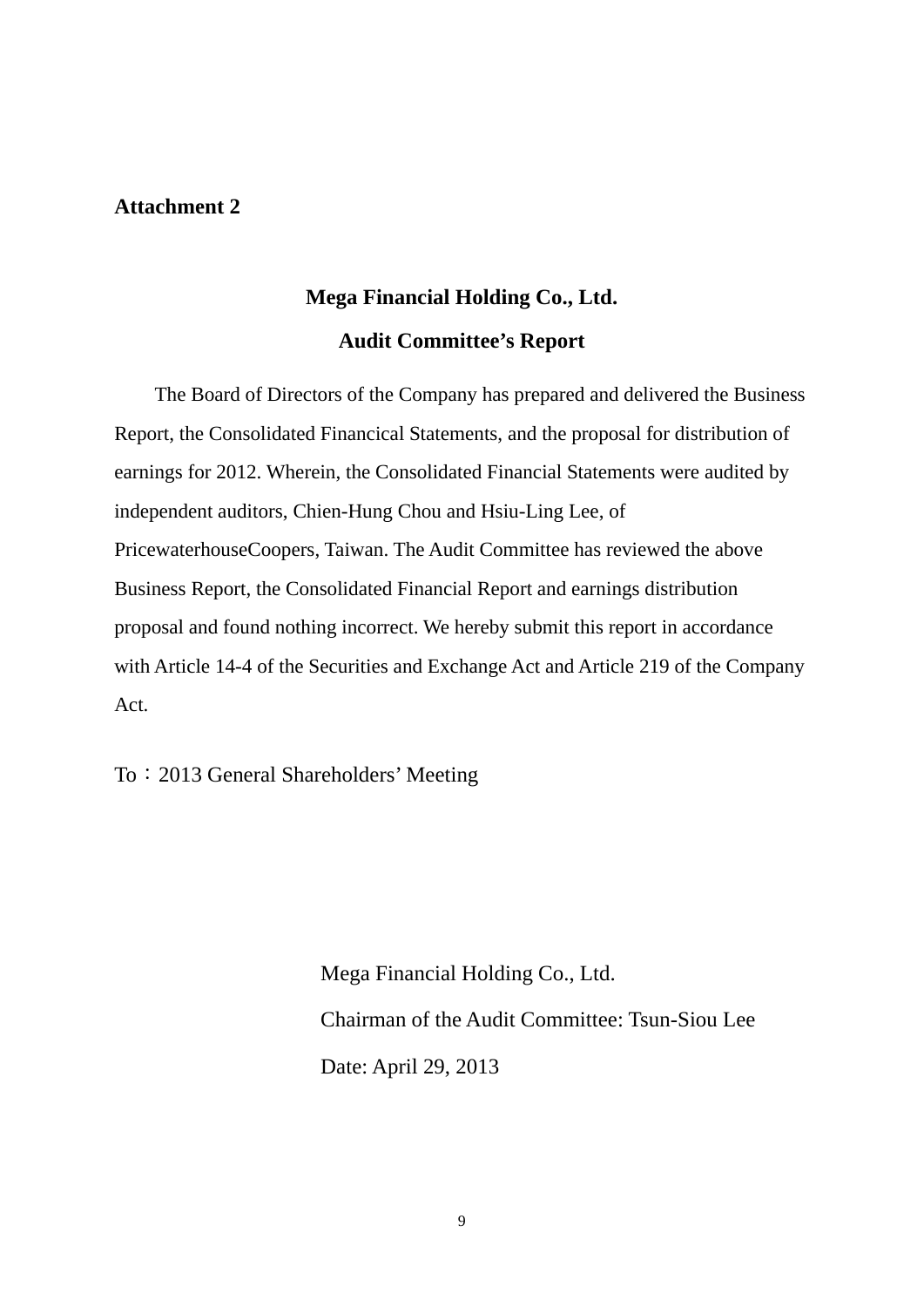### **Attachment 3**

### **Report of Independent Accountants**

To the Board of Directors and Stockholders Mega Financial Holding Co., Ltd.

We have audited the accompanying consolidated balance sheets of Mega Financial Holding Co., Ltd. and its subsidiaries as of December 31, 2012 and 2011, and the related consolidated statements of income, of changes in stockholders' equity and of cash flows for the years then ended. These consolidated financial statements are the responsibility of the Company's management. Our responsibility is to express an opinion on these consolidated financial statements based on our audits.

We conducted our audits in accordance with the "Rules Governing the Audit of Financial Statements of Financial Institutions by Certified Public Accountants" and generally accepted auditing standards in the Republic of China. Those standards require that we plan and perform the audit to obtain reasonable assurance about whether the consolidated financial statements are free of material misstatement. An audit includes examining, on a test basis, evidence supporting the amounts and disclosures in the consolidated financial statements. An audit also includes assessing the accounting principles used and significant estimates made by management, as well as evaluating the overall consolidated financial statement presentation. We believe that our audits provide a reasonable basis for our opinion.

In our opinion, the consolidated financial statements referred to above present fairly, in all material respects, the financial position of Mega Financial Holding Co., Ltd. and its subsidiaries as of December 31, 2012 and 2011, and the results of their operations and their cash flows for the years then ended in conformity with the "Regulations Governing the Preparation of Financial Reports by Financial Holding Companies", "Regulations Governing the Preparation of Financial Reports by Public Banks", "Regulations Governing the Preparation of Financial Reports by Public Held Bills Finance Companies", "Regulations Governing the Preparation of Financial Reports by Securities Firms", "Regulations Governing the Preparation of Financial Reports by Futures Commission Merchants",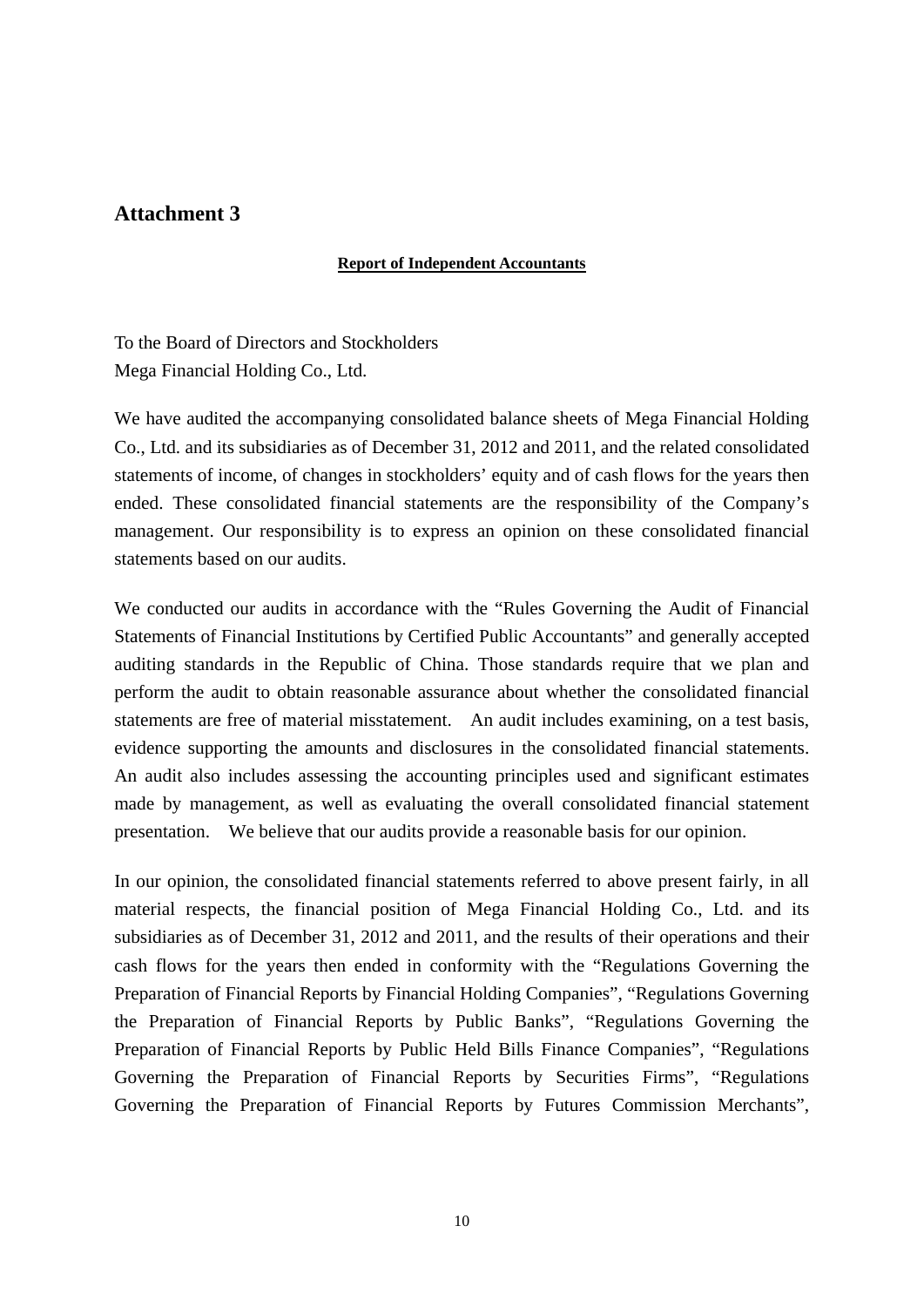"Regulations Governing the Preparation of Financial Reports by Enterprises Engaging in Insurance", "Regulations Governing the Preparation of Financial Reports by Securities Issuers" and accounting principles generally accepted in the Republic of China.

### March 27, 2013

**-------------------------------------------------------------------------------------------------------**

The accompanying consolidated financial statements are not intended to present the financial position and results of operations and cash flows in accordance with accounting principles generally accepted in countries and jurisdictions other than the Republic of China. The standards, procedures and practices in the Republic of China governing the review of such consolidated financial statements may differ from those generally accepted in countries and jurisdictions other than the Republic of China. Accordingly, the accompanying consolidated financial statements and review report of independent accountants are not intended for use by those who are not informed about the accounting principles or auditing standards generally accepted in the Republic of China, and their applications in practice.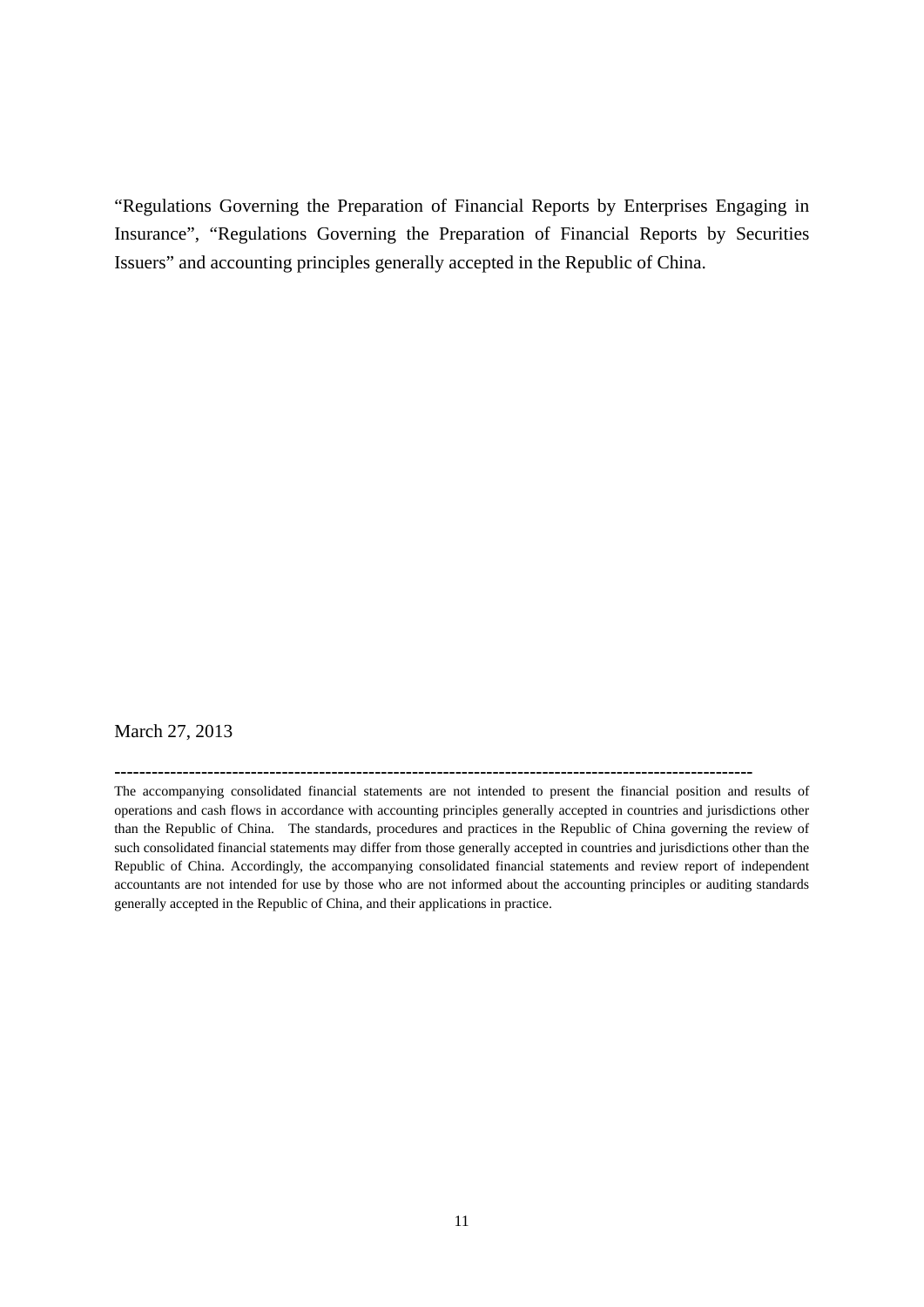#### CONSOLIDATED BALANCE SHEETS

#### DECEMBER 31, 2012 AND 2011

#### (EXPRESSED IN THOUSANDS OF DOLLARS)

|                                                                           |  | December 31, 2012 |               |               | December 31, 2011 |            |                                                                                          |          | December 31, 2012 |                   | December 31, 2011 |               |  |
|---------------------------------------------------------------------------|--|-------------------|---------------|---------------|-------------------|------------|------------------------------------------------------------------------------------------|----------|-------------------|-------------------|-------------------|---------------|--|
| <b>ASSETS</b>                                                             |  | NT\$              |               | US\$          |                   | NT\$       | LIABILITIES AND STOCKHOLDERS' EQUITY                                                     |          | <b>NTS</b>        | US\$              |                   | NT\$          |  |
| Cash and cash equivalents (Notes 4 (1) and 5)                             |  | 313,462,564       | <sup>\$</sup> | 10,796,024 \$ |                   |            | 322,992,872 Due to the Central Bank and financial institutions (Notes 4 (13) and 5)      | <b>S</b> | 358,982,635       | 12,363,790<br>- S | $\mathbf{s}$      | 367,548,678   |  |
| Due from the Central Bank and call loans to banks (Notes 4 (2) and 5)     |  | 150,956,137       |               | 5,199,109     |                   |            | 180,399,521 Funds borrowed from the Central Bank and other banks (Note 4 (14))           |          | 60,548,901        | 2,085,376         |                   | 71,873,400    |  |
| Financial assets at fair value through profit or loss (Notes 4 (3) and 6) |  | 184,569,250       |               | 6,356,785     |                   |            | 188,869,552 Commercial paper payable, net (Notes 4 (15) and 5)                           |          | 1,880,597         | 64,770            |                   | 1,749,387     |  |
| Bills and bonds purchased under resale agreements                         |  | 2,282,053         |               | 78,597        |                   |            | 1,460,685 Financial liabilities at fair value through profit or loss (Note 4 (16))       |          | 14,676,886        | 505,489           |                   | 21,312,632    |  |
| Receivables, net (Notes $4(4)$ , $(6)$ and $6)$                           |  | 125,593,058       |               | 4,325,575     |                   |            | 107,160,487 Bills and bonds sold under repurchase agreements (Notes 4 (3), (7) and (17)) |          | 187,481,840       | 6,457,098         |                   | 199,581,332   |  |
| Bills discounted and loans, net (Notes 4 (5), (6) and 5)                  |  | 1,502,490,860     |               | 51,747,576    |                   |            | 1,462,054,154 Payables (Notes 4 (18), (31) and 5)                                        |          | 61,109,417        | 2,104,681         |                   | 58,514,085    |  |
| Available-for-sale financial assets, net (Notes 4 (7) and 6)              |  | 220,625,591       |               | 7,598,608     |                   |            | 161,432,963 Deposits and remittances (Notes 4 (19) and 5)                                |          | 1,718,208,745     | 59,177,157        |                   | 1,588,560,967 |  |
| Held-to-maturity financial assets, net (Notes 4 (8) and 6)                |  | 160,776,041       |               | 5,537,318     |                   |            | 131,290,215 Bonds payable (Note 4 (20))                                                  |          | 62,449,668        | 2,150,841         |                   | 61,401,059    |  |
| Equity investments accounted for by the equity method, net (Note $4(9)$ ) |  | 2,667,896         |               | 91,885        |                   |            | 2,548,394 Other loans (Notes 4 (21) and 6)                                               |          | 6,541,000         | 225,280           |                   | 5,429,400     |  |
| Other financial assets, net (Notes 4 (10) and 6)                          |  | 21,884,597        |               | 753,732       |                   |            | 22,873,366 Accrued pension liability (Note 4 (22))                                       |          | 3,327,664         | 114,609           |                   | 2,069,310     |  |
| Real estate investments, net (Note 6)                                     |  | 333,229           |               | 11,477        |                   |            | 480,452 Reserve for operations and liabilities (Note 4 (23))                             |          |                   |                   |                   |               |  |
| Property and equipment, net (Notes 4 (11) and 6)                          |  | 22,705,148        |               | 781,992       |                   | 21,416,577 | Reserve for insurance                                                                    |          | 8,270,155         | 284,834           |                   | 8,532,270     |  |
| Intangible assets, net                                                    |  | 312,225           |               | 10,753        |                   | 297,150    | Other reserves                                                                           |          | 6,611,967         | 227,724           |                   | 5,078,198     |  |
| Other assets, net (Notes $4(12)$ , $(31)$ , 5 and 6)                      |  | 17,290,046        |               | 595,490       |                   | 15,125,547 | Other financial liabilities (Note 4 (24))                                                |          | 9,832,957         | 338,659           |                   | 12,620,054    |  |
|                                                                           |  |                   |               |               |                   |            | Other liabilities (Notes 4 (25))                                                         |          | 11,941,579        | 411,282           |                   | 10,952,437    |  |
|                                                                           |  |                   |               |               |                   |            | <b>Total Liabilities</b>                                                                 |          | 2,511,864,011     | 86,511,590        |                   | 2,415,223,209 |  |
|                                                                           |  |                   |               |               |                   |            | Stockholders' Equity                                                                     |          |                   |                   |                   |               |  |
|                                                                           |  |                   |               |               |                   |            | Capital stock                                                                            |          |                   |                   |                   |               |  |
|                                                                           |  |                   |               |               |                   |            | Common stock (Note 4 (26))                                                               |          | 114,498,240       | 3,943,456         |                   | 112,806,148   |  |
|                                                                           |  |                   |               |               |                   |            | Capital surplus (Note 4 (27))                                                            |          | 43,425,270        | 1,495,618         |                   | 43,426,403    |  |
|                                                                           |  |                   |               |               |                   |            | Retained earnings (Note 4(28))                                                           |          |                   |                   |                   |               |  |
|                                                                           |  |                   |               |               |                   |            | Legal reserve                                                                            |          | 20,066,890        | 691,128           |                   | 18,298,900    |  |
|                                                                           |  |                   |               |               |                   |            | Special reserve                                                                          |          | 833,091           | 28,693            |                   | 833,091       |  |
|                                                                           |  |                   |               |               |                   |            | Unappropriated retained earnings                                                         |          | 31,312,668        | 1,078,446         |                   | 22,828,132    |  |
|                                                                           |  |                   |               |               |                   |            | Equity adjustments                                                                       |          |                   |                   |                   |               |  |
|                                                                           |  |                   |               |               |                   |            | Unrealized revaluation increment                                                         |          | 3,324,517         | 114,500           |                   | 2,206,808     |  |
|                                                                           |  |                   |               |               |                   |            | Cumulative translation adjustments                                                       |          | 563,235           | 19,398            |                   | 1,505,518     |  |
|                                                                           |  |                   |               |               |                   |            | Unrealized gains or losses on financial instruments                                      |          | 1,051,731         | 36,223            |                   | 1,033,669     |  |
|                                                                           |  |                   |               |               |                   |            | Net loss on unrecognized pension cost                                                    |          | 1,290,739)        | 44,456)           |                   | 57,283)       |  |
|                                                                           |  |                   |               |               |                   |            | Minority interest                                                                        |          | 299,781           | 10,325            |                   | 297,340       |  |
|                                                                           |  |                   |               |               |                   |            | <b>Total Stockholders' Equity</b>                                                        |          | 214,084,684       | 7,373,331         |                   | 203,178,726   |  |
|                                                                           |  |                   |               |               |                   |            | Commitments and Contingent Liabilities (Note 7)                                          |          |                   |                   |                   |               |  |
|                                                                           |  |                   |               |               |                   |            | Significant Subsequent Events (Note 9)                                                   |          |                   |                   |                   |               |  |
| <b>TOTAL ASSETS</b>                                                       |  | 2.725.948.695     |               | 93.884.921    |                   |            | 2.618.401.935 TOTAL LIABILITIES AND STOCKHOLDERS' EQUITY                                 |          | 2.725.948.695     | 93.884.921        |                   | 2.618.401.935 |  |

The accompanying notes are an integral part of these consolidated financial statements.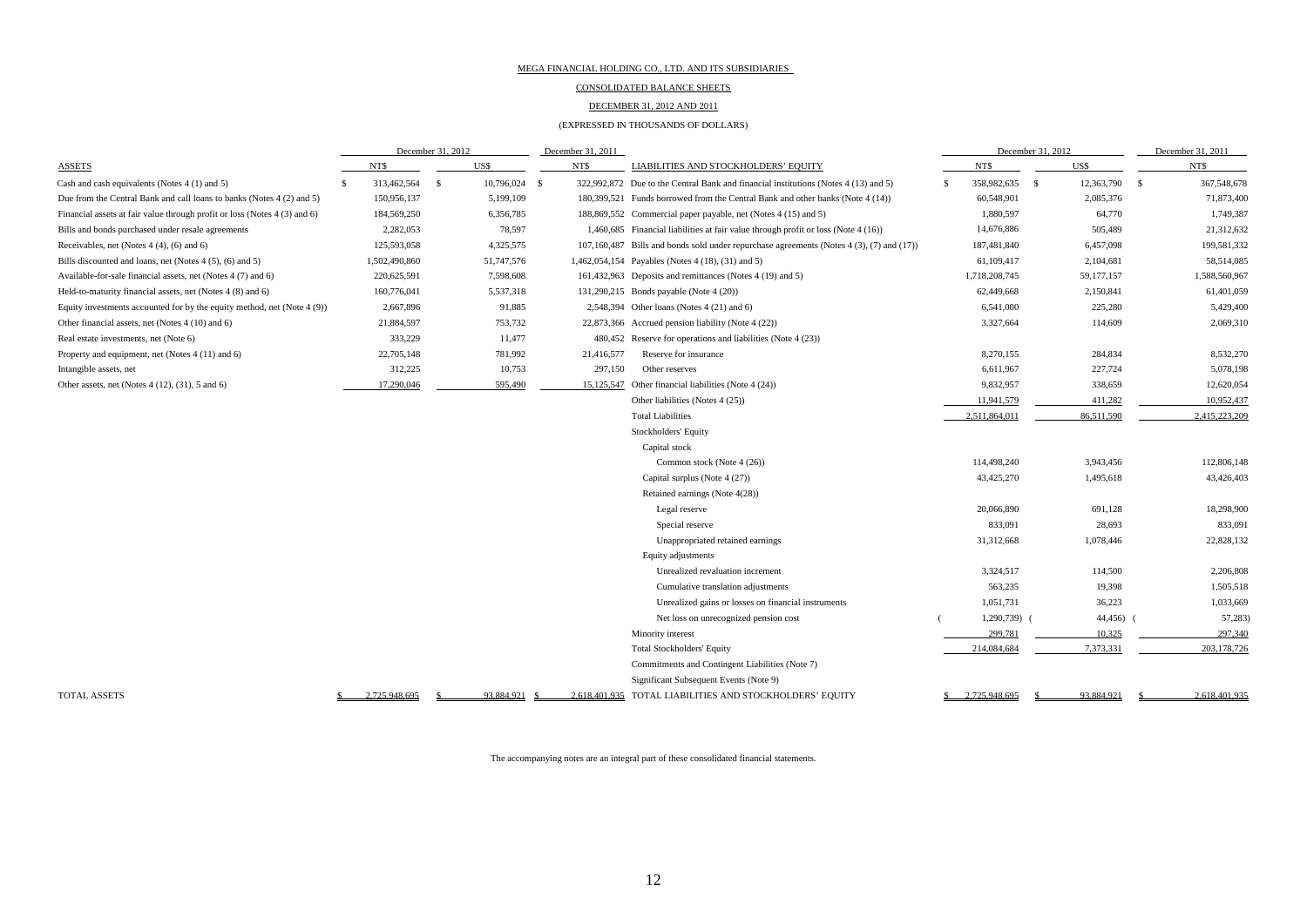### MEGA FINANCIAL HOLDING CO., LTD AND ITS SUBSIDIARIES CONSOLIDATED STATEMENTS OF INCOME FOR THE YEARS ENDED DECEMBER 31, 2012 AND 2011 (EXPRESSED IN THOUSANDS OF DOLLARS, EXCEPT EARNINGS PER SHARE AMOUNTS)

|                                                                  | For the Years Ended December 31, |                                 |      |                          |      |         |                          |  |  |  |  |
|------------------------------------------------------------------|----------------------------------|---------------------------------|------|--------------------------|------|---------|--------------------------|--|--|--|--|
|                                                                  |                                  |                                 | 2012 |                          | 2011 |         |                          |  |  |  |  |
|                                                                  |                                  | NT\$                            |      | US\$                     |      | NT\$    |                          |  |  |  |  |
| Interest income (Note 5)                                         | \$                               | 45,555,812                      | \$   | 1,568,996                | \$   |         | 41,474,318               |  |  |  |  |
| Less: Interest expense (Note 5)                                  |                                  | 15,003,809)                     |      | $516,749$ ) (            |      |         | 13,195,214)              |  |  |  |  |
| Interest income, net                                             |                                  | 30,552,003                      |      | 1,052,247                |      |         | 28,279,104               |  |  |  |  |
| Revenues other than interest, net                                |                                  |                                 |      |                          |      |         |                          |  |  |  |  |
| Service fee revenue and commissions, net (Notes 4(29) and 5)     |                                  | 9,221,989                       |      | 317,616                  |      |         | 9,203,851                |  |  |  |  |
| Insurance revenue, net                                           |                                  | 1,441,661                       |      | 49,652                   |      |         | 1,312,671                |  |  |  |  |
| Gain from financial assets and liabilities at fair value through |                                  |                                 |      |                          |      |         |                          |  |  |  |  |
| profit or loss (Note 5)                                          |                                  | 2,340,353                       |      | $80,605$ (               |      |         | 652,778)                 |  |  |  |  |
| Realized gain on available-for-sale financial assets, net        |                                  | 1,845,136                       |      | 63,549                   |      |         | 1,328,018                |  |  |  |  |
| Investment income from equity investments accounted for          |                                  |                                 |      |                          |      |         |                          |  |  |  |  |
| by the equity method                                             |                                  | 305,756                         |      | 10,531                   |      |         | 152,248                  |  |  |  |  |
| Foreign exchange gain                                            |                                  | 2,408,691                       |      | 82,958                   |      |         | 1,514,526                |  |  |  |  |
| Gain on disposal of assets                                       |                                  | 139                             |      | 5                        |      |         | 1,002,108                |  |  |  |  |
| Loss on asset impairment (Note 4 (33))                           | $\overline{(}$                   | $504,832$ ) (                   |      | $17,387$ )(              |      |         | 195,758)                 |  |  |  |  |
| Gain on financial assets carried at cost, net                    |                                  | 779,264                         |      | 26,839                   |      |         | 734,243                  |  |  |  |  |
| Gain on sale of non-performing loans (Note 11)                   |                                  | 1,305,291                       |      | 44,966                   |      |         | 2,046,139                |  |  |  |  |
| Bad debts and overdue accounts recovered, net                    |                                  | 922,704                         |      | 31,779                   |      |         | 439,536                  |  |  |  |  |
| Other revenue other than interest income                         |                                  | 641,885                         |      | 22,107                   |      |         | 572,267                  |  |  |  |  |
| Net revenue                                                      |                                  | 51,260,340                      |      | 1,765,467                |      |         | 45,736,175               |  |  |  |  |
| Bad debts expense (Notes $4(6)$ , $(10)$ and $(23)$ )            |                                  | 4,533,347) (                    |      | $156, 134$ ) (           |      |         | 3,714,335)               |  |  |  |  |
| Provisions for insurance reserve                                 |                                  | 13,025                          |      | 449                      |      |         | 67,136                   |  |  |  |  |
| Operating expenses                                               |                                  |                                 |      |                          |      |         |                          |  |  |  |  |
| Personnel expenses (Note 4(30))                                  |                                  | $14,016,488$ ) (                |      | 482,744)(                |      |         | 13,898,515)              |  |  |  |  |
| Depreciation and amortization (Note 4(30))                       |                                  | 768,996) (                      |      | $26,485$ )(              |      |         | 824,501)                 |  |  |  |  |
| Other business and administrative expenses (Note 5)              |                                  | 6,118,857                       |      | $210,741$ ) (            |      |         | 6,250,456                |  |  |  |  |
| Income before Income Tax                                         |                                  | 25,835,677                      |      | 889,812                  |      |         | 21,115,504               |  |  |  |  |
| Income Tax Expense (Note 4 (31))                                 |                                  | 4,292,063                       |      | $147,824$ ) (            |      |         | 3,429,822)               |  |  |  |  |
| <b>Consolidated Net Income</b>                                   | \$                               | 21,543,614                      | \$   | 741,988                  | \$   |         | 17,685,682               |  |  |  |  |
| Consolidated Net Income Attributable to:                         |                                  |                                 |      |                          |      |         |                          |  |  |  |  |
| Stockholders of the Company                                      | \$                               | 21,533,141                      | \$   | 741,627                  | \$   |         | 17,679,892               |  |  |  |  |
| Minority interest                                                |                                  | 10,473                          |      | 361                      |      |         | 5,790                    |  |  |  |  |
|                                                                  | \$                               | 21,543,614                      | \$   | 741,988                  | \$   |         | 17,685,682               |  |  |  |  |
|                                                                  |                                  | <b>Before Taxes</b> After Taxes |      | Before Taxes After Taxes |      |         | Before Taxes After Taxes |  |  |  |  |
| Basic earnings per share (in dollars) (Note 4(32))               |                                  |                                 |      |                          |      |         |                          |  |  |  |  |
| Consolidated net income                                          |                                  | 2.26<br>1.88                    |      | 0.08<br>0.06             |      | 1.84    | 1.54                     |  |  |  |  |
| Diluted earnings per share (in dollars) (Note 4(32))             |                                  |                                 |      |                          |      |         |                          |  |  |  |  |
| Consolidated net income                                          | \$                               | 2.26<br>1.88<br>- \$            |      | 0.08<br>0.06<br>S        |      | 1.84 \$ | 1.54                     |  |  |  |  |

The accompanying notes are an integral part of these consolidated financial statements.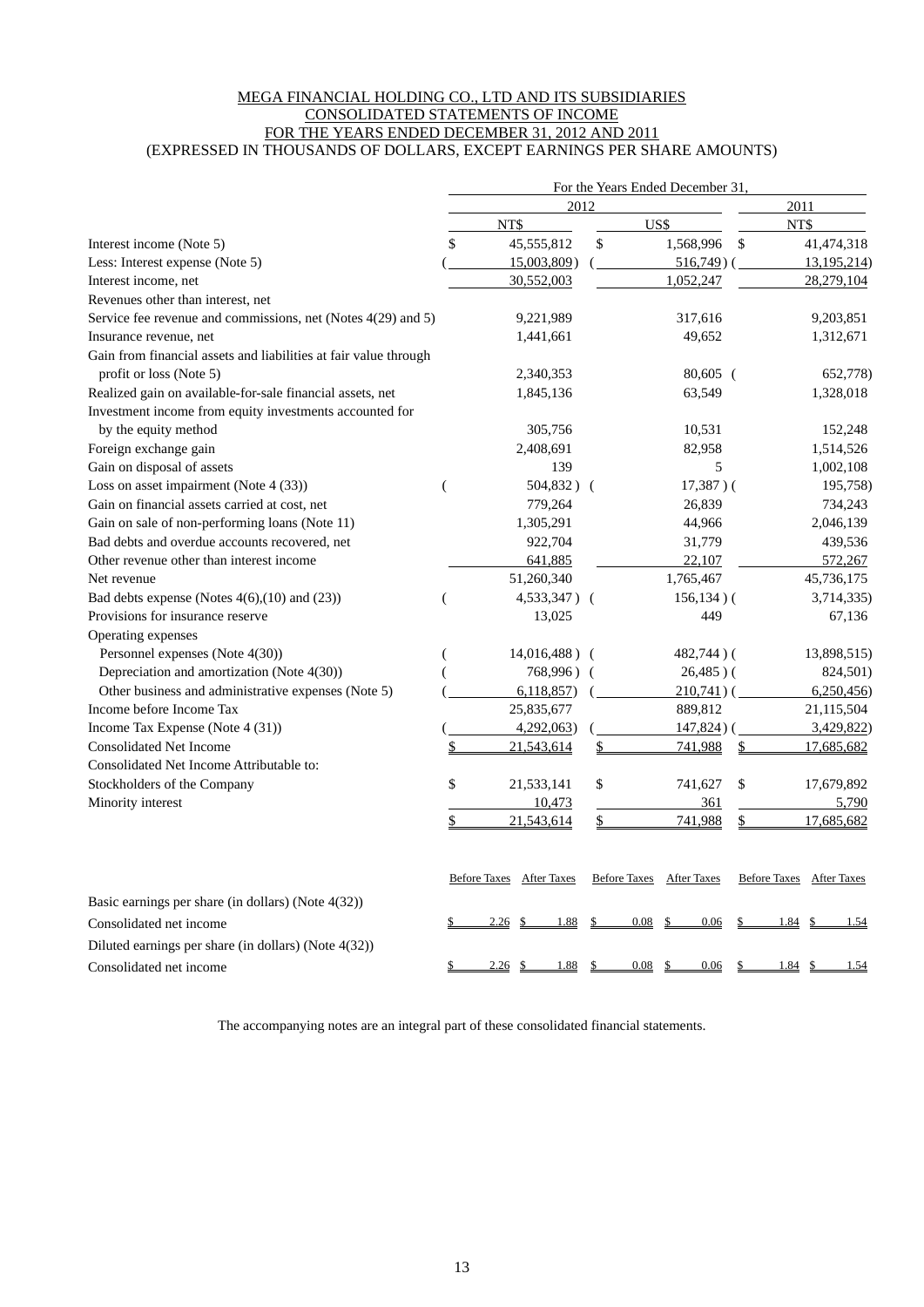CONSOLIDATED STATEMENTS OF CHANGES IN STOCKHOLDERS' EQUITY

FOR THE YEAR ENDED DECEMBER 31, 2011

(Expressed in Thousands of New Taiwan Dollars)

Retained Earnings

|                                                                                        | Common<br>Stock | Capital<br>Surplus         | Legal<br>Reserve | Special<br>Reserve | Unappropriated<br>Retained<br>Earnings | Unrealized<br>Revaluation<br>Increments | Cumulative<br>Translation<br>Adjustments |           | Unrealized<br>Gains or Losses<br>on Financial<br>Instruments | Net Loss on<br>Unrecognized<br>Pension Cost | Minority<br>Interest     | Total         |
|----------------------------------------------------------------------------------------|-----------------|----------------------------|------------------|--------------------|----------------------------------------|-----------------------------------------|------------------------------------------|-----------|--------------------------------------------------------------|---------------------------------------------|--------------------------|---------------|
| For the year ended December 31, 2011                                                   |                 |                            |                  |                    |                                        |                                         |                                          |           |                                                              |                                             |                          |               |
| Balance, January 1, 2011                                                               | \$110,594,262   | \$43,426,403               | \$16,787,828     | 354,967<br>-8      | \$18,824,681                           | 2,319,945<br>-S                         | - \$                                     | 829,397   | 7,733,637<br>£.                                              | $\mathbb{S}$                                | 369,606                  | \$201,240,726 |
| Earnings distribution for 2010 (Note)                                                  |                 |                            |                  |                    |                                        |                                         |                                          |           |                                                              |                                             |                          |               |
| Legal reserve                                                                          |                 |                            | 1,511,072        |                    | 1,511,072)<br>$-$ (                    |                                         |                                          |           |                                                              |                                             |                          |               |
| Cash dividends                                                                         |                 |                            |                  |                    | 9,953,483)<br>$\sim$ $-$               |                                         |                                          |           |                                                              |                                             | $\sim 100$               | 9,953,483)    |
| Stock dividends                                                                        | 2,211,886       |                            |                  | $\sim$             | 2,211,886)                             |                                         |                                          |           |                                                              |                                             |                          |               |
| Adjustments in other stockholders' equity<br>arising from long-term equity investments |                 |                            |                  |                    |                                        |                                         |                                          |           |                                                              |                                             |                          |               |
| Changes in unrealized gains or losses on<br>available-for-sale financial assets        |                 |                            |                  |                    |                                        |                                         |                                          |           | 4,831,835)                                                   |                                             | $\overline{\phantom{a}}$ | 4,831,835)    |
| Changes in cumulative translation                                                      |                 |                            |                  |                    |                                        |                                         |                                          |           |                                                              |                                             |                          | 676,121       |
| adjustments                                                                            |                 |                            |                  |                    |                                        |                                         |                                          | 676,121   |                                                              |                                             |                          |               |
| Default loss reserve transferred as special                                            |                 |                            |                  | 195,344            |                                        |                                         |                                          |           |                                                              |                                             |                          | 195,344       |
| reserve                                                                                |                 |                            |                  |                    |                                        |                                         |                                          |           |                                                              |                                             |                          |               |
| Trading loss reserve transferred as special                                            |                 |                            |                  | 282,780            |                                        |                                         |                                          |           |                                                              |                                             |                          | 282,780       |
| reserve                                                                                |                 |                            |                  |                    |                                        |                                         |                                          |           |                                                              |                                             | ٠                        |               |
| Changes in asset revaluation increments                                                |                 |                            |                  |                    | - (                                    | 113,137)                                |                                          |           |                                                              |                                             | $-$ (                    | 113,137)      |
| Net loss on unrecognized pension cost                                                  |                 |                            |                  |                    |                                        |                                         |                                          |           | $\overline{\phantom{a}}$                                     | 57,283)                                     | $ ($                     | 57,283)       |
| Consolidated net income for the year ended                                             |                 |                            |                  |                    |                                        |                                         |                                          |           |                                                              |                                             |                          |               |
| December 31, 2011                                                                      |                 |                            |                  |                    | 17,679,892                             |                                         |                                          |           |                                                              |                                             | 5,790                    | 17,685,682    |
| Changes in unrealized gains or losses on                                               |                 |                            |                  |                    |                                        |                                         |                                          |           |                                                              |                                             |                          |               |
| available-for-sale financial assets                                                    |                 |                            |                  |                    |                                        |                                         |                                          | $\sim$    | 1,868,133)                                                   |                                             | $\sim$                   | 1,868,133)    |
| Changes in minority interest                                                           |                 |                            |                  |                    |                                        |                                         |                                          |           |                                                              |                                             | 78,056)                  | 78,056)       |
| Balance, December 31, 2011                                                             | \$112,806,148   | $$43,426,403$ \$18,298,900 |                  | 833,091            | \$22,828,132                           | 2,206,808<br>\$                         | S.                                       | 1,505,518 | 1,033,669                                                    | 57,283<br>(\$                               | 297,340                  | 203,178,726   |

(Continued)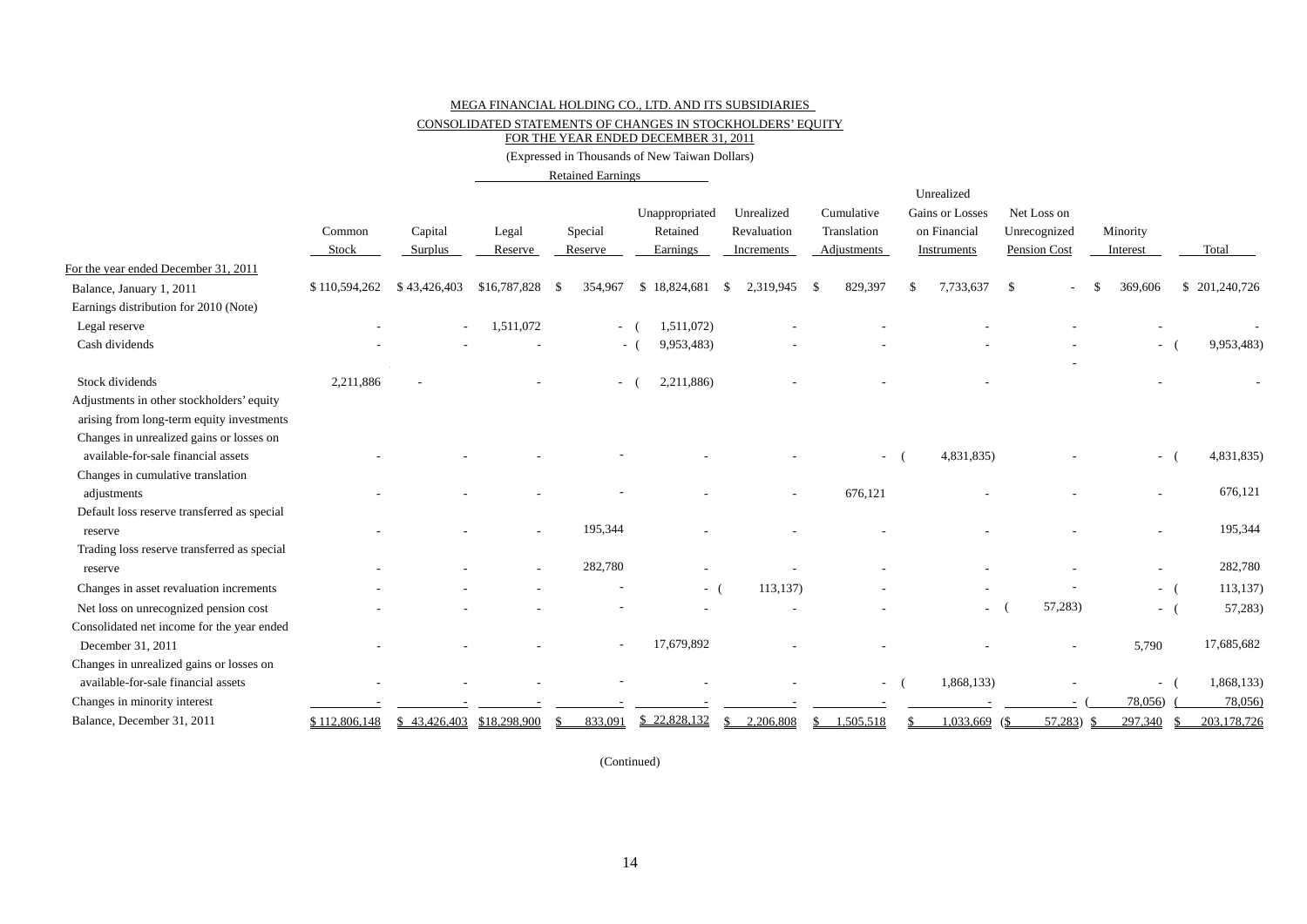CONSOLIDATED STATEMENTS OF CHANGES IN STOCKHOLDERS' EQUITY (Continued)

FOR THE YEAR ENDED DECEMBER 31, 2012

(Expressed in Thousands of New Taiwan Dollars)

Retained Earnings

|                                            |                          |              |                 |         |                             |                  |                 | Unrealized             |                     |               |             |
|--------------------------------------------|--------------------------|--------------|-----------------|---------|-----------------------------|------------------|-----------------|------------------------|---------------------|---------------|-------------|
|                                            |                          |              |                 |         | Unappropriated              | Unrealized       | Cumulative      | <b>Gains or Losses</b> | Net Loss on         |               |             |
|                                            | Common                   | Capital      | Legal           | Special | Retained                    | Revaluation      | Translation     | on Financial           | Unrecognized        | Minority      |             |
|                                            | Stock                    | Surplus      | Reserve         | Reserve | Earnings                    | Increments       | Adjustments     | Instruments            | <b>Pension Cost</b> | Interest      | Total       |
| For the year ended December 31, 2012       |                          |              |                 |         |                             |                  |                 |                        |                     |               |             |
| Balance, January 1, 2012                   | \$112,806,148            | \$43,426,403 | \$18,298,900 \$ | 833.091 | 22,828,132<br><sup>\$</sup> | 2,206,808<br>-S  | 1,505,518<br>-S | 1,033,669 (\$<br>-S    | $57,283$ ) \$       | 297,340<br>-S | 203,178,726 |
| Earnings distribution for 2011 (Note)      |                          |              |                 |         |                             |                  |                 |                        |                     |               |             |
| Legal reserve                              |                          | $\sim$       | 1,767,990       |         | 1,767,990)<br>$-$ (         |                  |                 |                        |                     |               |             |
| Cash dividends                             |                          |              |                 |         | 9,588,523)<br>- (           |                  |                 |                        |                     | $\sim$        | 9,588,523)  |
| Stock dividends                            | 1,692,092                |              |                 |         | 1,692,092)<br>- (           |                  |                 |                        |                     |               |             |
| Adjustments in other stockholders' equity  |                          |              |                 |         |                             |                  |                 |                        |                     |               |             |
| arising from long-term equity investments  |                          |              |                 |         |                             |                  |                 |                        |                     |               |             |
| Changes in unrealized gains or losses on   |                          |              |                 |         |                             |                  |                 |                        |                     |               |             |
| available-for-sale financial assets        |                          |              |                 |         |                             |                  |                 | 154,087                |                     |               | 154,087     |
| Adjustments in other stockholders' equity  | $\overline{\phantom{a}}$ | 1,133        |                 |         |                             |                  |                 |                        |                     | $\sim$        | 1,133)      |
| Changes in cumulative translation          |                          |              |                 |         |                             |                  |                 |                        |                     |               |             |
| adjustments                                |                          |              |                 |         |                             | $\sim$           | 942,283)        |                        |                     | $\sim$        | 942,283)    |
| Changes in asset revaluation increments    |                          |              |                 |         | $\overline{\phantom{a}}$    | 1,117,709        |                 |                        |                     | $\sim$        | 1,117,709   |
| Net loss on unrecognized pension cost      |                          |              |                 |         |                             |                  |                 | $\sim$                 | ,233,456)           | $\sim$        | 1,233,456)  |
| Consolidated net income for the year ended |                          |              |                 |         |                             |                  |                 |                        |                     |               |             |
| December 31, 2012                          |                          |              |                 |         | 21,533,141                  |                  |                 |                        |                     | 10,473        | 21,543,614  |
| Changes in unrealized gains or losses on   |                          |              |                 |         |                             |                  |                 |                        |                     |               |             |
| available-for-sale financial assets        |                          |              |                 |         |                             |                  |                 | 136,025)<br>$\sim$     |                     | $\sim$        | 136,025)    |
| Changes in minority interest               |                          |              |                 |         |                             |                  |                 |                        |                     | 8,032)        | 8,032       |
| Balance, December 31, 2012                 | \$114,498,240            | \$43.425.270 | \$20,066,890    | 833.091 | \$31,312,668                | 3.324.517<br>\$. | 563,235         | $1.051.731$ (\$        | 1.290.739)<br>-SS   | 299.781<br>S. | 214,084,684 |

Note: Remunerations to directors and supervisors amounting to NT\$67,998 and NT \$79,559 thousand and employee bonuses amounting to NT \$10,892 and NT \$10,186 thousand for 2010 and 2011, respectively, had been deducted from the statement of income.

(Continued)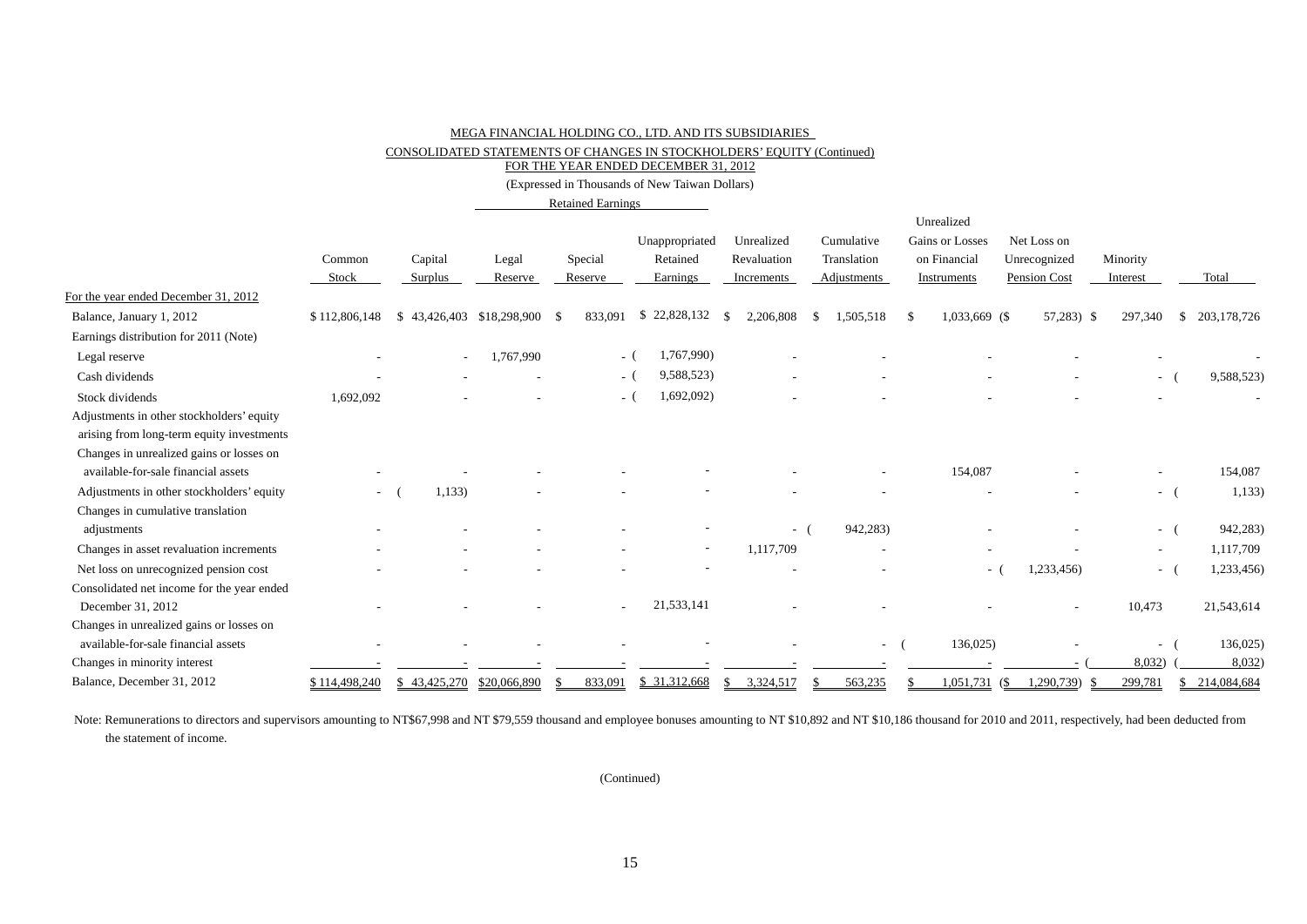### CONSOLIDATED STATEMENTS OF CHANGES IN STOCKHOLDERS' EQUITY (Continued)

FOR THE YEAR ENDED DECEMBER 31, 2012

(Expressed in Thousands of US Dollars)

#### Retained Earnings

|                                            |                          |                       |               |         |                   |               |     |             | Unrealized      |            |              |                          |                   |
|--------------------------------------------|--------------------------|-----------------------|---------------|---------|-------------------|---------------|-----|-------------|-----------------|------------|--------------|--------------------------|-------------------|
|                                            |                          |                       |               |         | Unappropriated    | Unrealized    |     | Cumulative  | Gains or Losses |            | Net Loss on  |                          |                   |
|                                            | Common                   | Capital               | Legal         | Special | Retained          | Revaluation   |     | Translation | on Financial    |            | Unrecognized | Minority                 |                   |
|                                            | Stock                    | Surplus               | Reserve       | Reserve | Earnings          | Increments    |     | Adjustments | Instruments     |            | Pension Cost | Interest                 | Total             |
| For the year ended December 31, 2012       |                          |                       |               |         |                   |               |     |             |                 |            |              |                          |                   |
| Balance, January 1, 2012                   | 3,885,178<br>S.          | .495,657<br>-S<br>- S | 630,236 \$    | 28,693  | 786,228           | -\$<br>76,005 | -\$ | 51,852      | S.              | 35,601 (\$ | $1,973$ \$   | 10,240                   | 6,997,717<br>- \$ |
| Earnings distribution for 2011 (Note)      |                          |                       |               |         |                   |               |     |             |                 |            |              |                          |                   |
| Legal reserve                              |                          |                       | 60,892        |         | 60,892)<br>$-$ (  |               |     |             |                 |            |              |                          |                   |
| Cash dividends                             |                          |                       |               |         | 330,239)<br>$-$ ( |               |     |             |                 |            |              | $ ($                     | 330,239)          |
| Stock dividends                            | 58,278                   |                       |               |         | 58,278)<br>$-$ (  |               |     |             |                 |            |              |                          |                   |
| Adjustments in other stockholders' equity  |                          |                       |               |         |                   |               |     |             |                 |            |              |                          |                   |
| arising from long-term equity investments  |                          |                       |               |         |                   |               |     |             |                 |            |              |                          |                   |
| Changes in unrealized gains or losses on   |                          |                       |               |         |                   |               |     |             |                 |            |              |                          |                   |
| available-for-sale financial assets        |                          |                       |               |         |                   |               |     |             | 5,307           |            |              |                          | 5,307             |
| Adjustments in other stockholders' equity  | $\overline{\phantom{a}}$ | 39)                   |               |         |                   |               |     |             |                 |            |              | $ -$                     | 39)               |
| Changes in cumulative translation          |                          |                       |               |         |                   |               |     |             |                 |            |              |                          |                   |
| adjustments                                |                          |                       |               |         |                   |               |     | 32,453      |                 |            |              | - (                      | 32,453)           |
| Changes in asset revaluation increments    |                          |                       |               |         |                   | 38,495        |     |             |                 |            |              | $\overline{\phantom{a}}$ | 38,495            |
| Net loss on unrecognized pension cost      |                          |                       |               |         |                   |               |     |             |                 | $\sim$     | 42,483)      | $ -$                     | 42,483)           |
| Consolidated net income for the year ended |                          |                       |               |         |                   |               |     |             |                 |            |              |                          |                   |
| December 31, 2012                          |                          |                       |               |         | 741,627           |               |     |             |                 |            |              | 361                      | 741,988           |
| Changes in unrealized gains or losses on   |                          |                       |               |         |                   |               |     |             |                 |            |              |                          |                   |
| available-for-sale financial assets        |                          |                       |               |         |                   |               |     | $\sim$      | 4,685           |            |              | $\sim$                   | 4,685             |
| Changes in minority interest               |                          |                       |               |         |                   |               |     |             |                 |            |              | 276)                     | 276)              |
| Balance, December 31, 2012                 | 3,943,456                | \$1,495,618           | 691,128<br>-S | 28,693  | 1,078,446<br>\$   | 114,500       |     | 19,398      | 36,223          | (\$        | 44,456<br>-S | 10,325                   | 7,373,331         |

Note: Remunerations to directors and supervisors amounting to USD\$2,342 and USD \$2,740 thousand and employee bonuses amounting to USD \$375 and USD \$351 thousand for 2010 and 2011, respectively, had been deducted from the statement of income.

The accompanying notes are an integral part of these consolidated financial statements.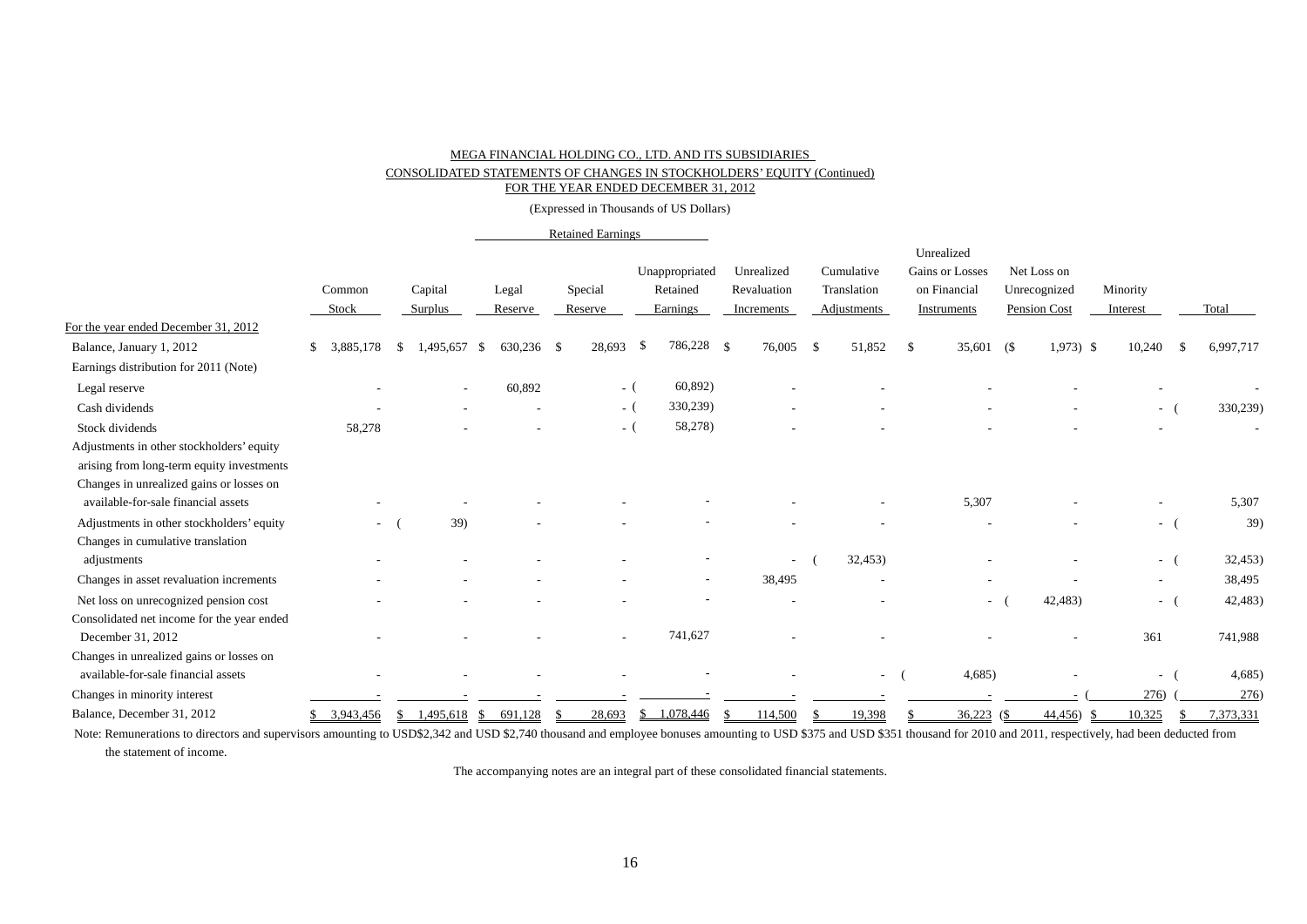### MEGA FINANCIAL HOLDING CO., LTD. AND ITS SUBSIDIARIES CONSOLIDATED STATEMENTS OF CASH FLOWS FOR THE YEARS ENDED DECEMBER 31, 2012 AND 2011 (EXPRESSED IN THOUSANDS OF DOLLARS)

|                                                             | For the Years Ended December 31. |                 |      |            |                |               |  |  |  |  |  |
|-------------------------------------------------------------|----------------------------------|-----------------|------|------------|----------------|---------------|--|--|--|--|--|
|                                                             |                                  |                 | 2012 |            |                | 2011          |  |  |  |  |  |
|                                                             |                                  | NT\$            |      | US\$       |                | NT\$          |  |  |  |  |  |
| <b>Cash Flows from Operating Activities</b>                 |                                  |                 |      |            |                |               |  |  |  |  |  |
| Consolidated net income attributable to stockholders of the |                                  |                 |      |            |                |               |  |  |  |  |  |
| company                                                     | \$                               | 21,533,141      | \$   | 741,627    | \$             | 17,679,892    |  |  |  |  |  |
| Consolidated net income attributable to minority interest   |                                  | 10,473          |      | 361        |                | 5,790         |  |  |  |  |  |
| Adjustments to reconcile consolidated net income to net     |                                  |                 |      |            |                |               |  |  |  |  |  |
| cash provided by (used in) operating activities:            |                                  |                 |      |            |                |               |  |  |  |  |  |
| Bad debts expense                                           |                                  | 4,533,347       |      | 156,134    |                | 3,714,335     |  |  |  |  |  |
| Investment income from equity investments accounted         |                                  |                 |      |            |                |               |  |  |  |  |  |
| for by the equity method                                    | (                                | $305,756$ (     |      | $10,530$ ( |                | 152,248)      |  |  |  |  |  |
| Cash dividends distributed by equity investments            |                                  |                 |      |            |                |               |  |  |  |  |  |
| accounted for by the equity method                          |                                  | 138,465         |      | 4,769      |                | 136,306       |  |  |  |  |  |
| Valuation gain from financial assets and liabilities        |                                  | $1,180,352$ (   |      | 40,653)    |                | 911,730)      |  |  |  |  |  |
| Gain from disposal of assets, net                           |                                  | $139)$ (        |      | 5)         | $\sqrt{2}$     | $1,002,108$ ) |  |  |  |  |  |
| Loss on asset impairment                                    |                                  | 504,832         |      | 17,387     |                | 195,758       |  |  |  |  |  |
| Depreciation and amortization                               |                                  | 768,996         |      | 26,485     |                | 824,501       |  |  |  |  |  |
| Loss on scrapped assets                                     |                                  |                 |      |            |                | 509           |  |  |  |  |  |
| Reversal of insurance reserves                              |                                  | $13,025$ (      |      | 448) (     |                | 67,136)       |  |  |  |  |  |
| Provisions for other reserves                               |                                  |                 |      |            |                | 1,509         |  |  |  |  |  |
| Exchangeable bond discounted amortization                   |                                  | 48,609          |      | 1,674      |                | 22,859        |  |  |  |  |  |
| Changes in assets and liabilities:                          |                                  |                 |      |            |                |               |  |  |  |  |  |
| Decrease (increase) in financial assets at fair value       |                                  |                 |      |            |                |               |  |  |  |  |  |
| through profit or loss                                      |                                  | 5,480,654       |      | 188,760    | $\left($       | 25,637,639)   |  |  |  |  |  |
| (Increase) decrease in bills and bonds purchased under      |                                  |                 |      |            |                |               |  |  |  |  |  |
| resale agreements                                           |                                  | 821,368) (      |      | 28,289)    |                | 323,006       |  |  |  |  |  |
| (Increase) decrease in receivables                          |                                  | 18,454,818) (   |      | 635,606)   |                | 39,702,243    |  |  |  |  |  |
| Decrease (increase) in other financial assets               |                                  | 344,621         |      | 11,869     | (              | 100,073)      |  |  |  |  |  |
| Net change in deferred income tax assets/liabilities        | €                                | 319,840) (      |      | 11,016)    |                | 201,029       |  |  |  |  |  |
| Increase in other assets                                    |                                  | $1,679,620$ (   |      | 57,848)    | $\overline{ }$ | 3,230,655)    |  |  |  |  |  |
| Decrease in financial liabilities at fair value through     |                                  |                 |      |            |                |               |  |  |  |  |  |
| profit or loss                                              |                                  | $6,635,746$ (   |      | 228,543) ( |                | 8,707,289)    |  |  |  |  |  |
| (Decrease) increase in bills and bonds sold under           |                                  |                 |      |            |                |               |  |  |  |  |  |
| repurchase agreements                                       | (                                | $12,099,492)$ ( |      | 416,721)   |                | 17,764,652    |  |  |  |  |  |
| Increase (decrease) in payables                             |                                  | 2,595,332       |      | 89,386     | $\left($       | 12,898,788)   |  |  |  |  |  |
| Increase in accrued pension liability                       |                                  | 24,898          |      | 858        |                | 263,751       |  |  |  |  |  |
| (Decrease) increase in other financial liabilities          |                                  | 2,787,097) (    |      | 95,991)    |                | 5,262,355     |  |  |  |  |  |
| Increase in other liabilities                               |                                  | 819,864         |      | 28,237     |                | 2,132,674     |  |  |  |  |  |
| Net cash (used in) provided by operating activities         |                                  | $7,494,021$ )   |      | 258,103    |                | 35,523,503    |  |  |  |  |  |

## (Continued)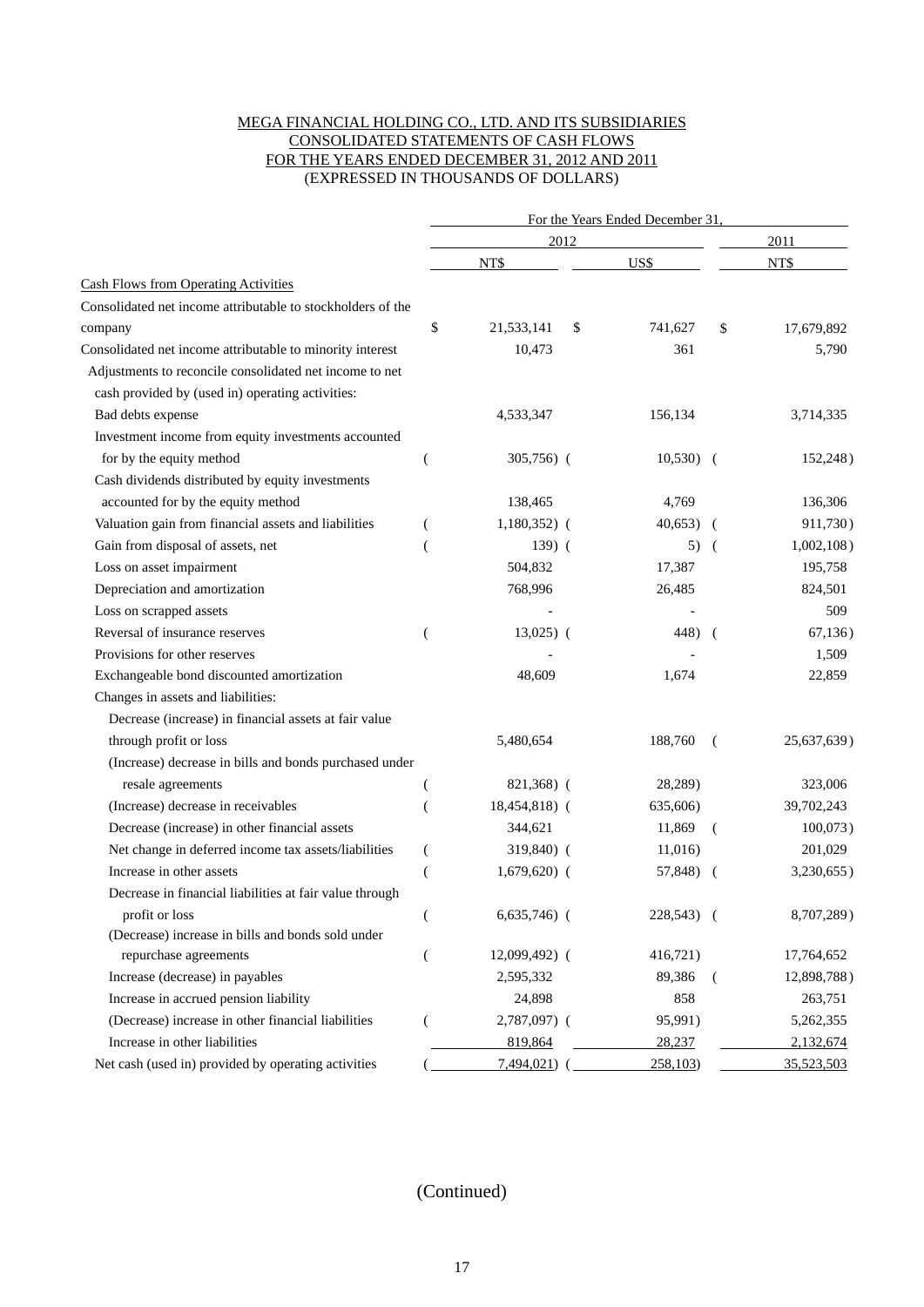### MEGA FINANCIAL HOLDING CO., LTD. AND ITS SUBSIDIARIES CONSOLIDATED STATEMENTS OF CASH FLOWS (Continued) FOR THE YEARS ENDED DECEMBER 31, 2012 AND 2011

(Expressed in Thousands of Dollars)

|                                                            | For the Years Ended December 31 |               |      |            |                             |                |  |  |  |  |  |
|------------------------------------------------------------|---------------------------------|---------------|------|------------|-----------------------------|----------------|--|--|--|--|--|
|                                                            |                                 |               | 2012 |            |                             | 2011           |  |  |  |  |  |
|                                                            |                                 | NT\$          |      | US\$       |                             | NT\$           |  |  |  |  |  |
| <b>Cash Flows from Investing Activities</b>                |                                 |               |      |            |                             |                |  |  |  |  |  |
| Decrease (increase) in due from the Central Bank and call  |                                 |               |      |            |                             |                |  |  |  |  |  |
| loans to banks                                             | \$                              | 29,443,384    | -S   | 1,014,065  | $\left( \mathcal{S}\right)$ | 53,951,507)    |  |  |  |  |  |
| Increase in bills discounted and loans                     |                                 | 43,863,781) ( |      | 1,510,721) | $\left($                    | 128, 325, 506) |  |  |  |  |  |
| Decrease in financial instruments carried at cost          |                                 | 588,956       |      | 20,284     |                             | 74,835         |  |  |  |  |  |
| (Increase) decrease in available-for-sale financial assets | (                               | 59,741,544) ( |      | 2,057,570) |                             | 16,856,533     |  |  |  |  |  |
| (Increase) decrease in held-to-maturity financial assets   | (                               | 29,485,826) ( |      | 1,015,527) |                             | 86,549,657     |  |  |  |  |  |
| Proceeds from capital reduction of equity investments      |                                 |               |      |            |                             |                |  |  |  |  |  |
| accounted for by the equity method                         |                                 | 58,064        |      | 2,000      |                             | 26,880         |  |  |  |  |  |
| Proceeds from sale of property and equipment               |                                 | 4,237         |      | 146        |                             | 1,107,197      |  |  |  |  |  |
| Acquisition of property and equipment                      |                                 | 501,037) (    |      | 17,256)    | $\overline{ }$              | 728,928)       |  |  |  |  |  |
| Acquisition of intangible assets                           |                                 | 52,752)       |      | 1,817)     |                             | 88,966)        |  |  |  |  |  |
| Net cash used in investing activities                      |                                 | 103,550,299)  |      | 3,566,396) |                             | 78,479,805)    |  |  |  |  |  |
| <b>Cash Flows from Financing Activities</b>                |                                 |               |      |            |                             |                |  |  |  |  |  |
| Payments of cash dividends                                 | (                               | 9,588,523) (  |      | 330,240)   | $\overline{ }$              | 9,953,483)     |  |  |  |  |  |
| (Decrease) increase in due to the Central Bank and         |                                 |               |      |            |                             |                |  |  |  |  |  |
| financial institutions                                     | (                               | 8,566,043) (  |      | 295,025)   |                             | 44,844,513     |  |  |  |  |  |
| (Decrease) increase in funds borrowed from the Central     |                                 |               |      |            |                             |                |  |  |  |  |  |
| Bank and financial institutions                            | (                               | 11,324,499) ( |      | 390,029)   |                             | 33,304,760     |  |  |  |  |  |
| Increase (decrease) in commercial papers payable           |                                 | 131,210       |      | 4,519      | (                           | 7,113,009)     |  |  |  |  |  |
| Increase in deposits and remittances                       |                                 | 129,647,778   |      | 4,465,224  |                             | 29,987,828     |  |  |  |  |  |
| Increase in bonds payable                                  |                                 | 1,000,000     |      | 34,441     |                             | 8,328,200      |  |  |  |  |  |
| Increase (decrease) in other loans                         |                                 | 1,111,600     |      | 38,285     |                             | 5,738,600)     |  |  |  |  |  |
| Increase (decrease) in minority interest                   |                                 | 2,441         |      | 84         |                             | 72,266         |  |  |  |  |  |
| Net cash provided by financing activities                  |                                 | 102,413,964   |      | 3,527,259  |                             | 93,587,943     |  |  |  |  |  |
| Effect of changes in foreign exchange rate                 |                                 | 899,952)      |      | 30,995     |                             | 623,239        |  |  |  |  |  |
| Net (decrease) increase in cash and cash equivalents       |                                 | 9,530,308) (  |      | 328,235)   |                             | 51,254,880     |  |  |  |  |  |
| Cash and cash equivalents, beginning of year               |                                 | 322,992,872   |      | 11,124,259 |                             | 271,737,992    |  |  |  |  |  |
| Cash and cash equivalents, end of year                     | \$                              | 313,462,564   | \$   | 10,796,024 |                             | 322,992,872    |  |  |  |  |  |
| Supplemental cash flow information:                        |                                 |               |      |            |                             |                |  |  |  |  |  |
| Interest paid                                              |                                 | 14,659,167    | \$   | 504,879    |                             | 12,690,535     |  |  |  |  |  |
| Income tax paid                                            | \$                              | 5,301,164     | \$   | 182,578    | \$                          | 5,843,278      |  |  |  |  |  |
| Non-cash Investing And Financing Activities                |                                 |               |      |            |                             |                |  |  |  |  |  |
| Payables - corporate bonds within 1 year of maturity       | \$                              | 6,600,000     | \$   | 227,312    | \$                          | 300,000        |  |  |  |  |  |

The accompanying notes are an integral part of these consolidated financial statements.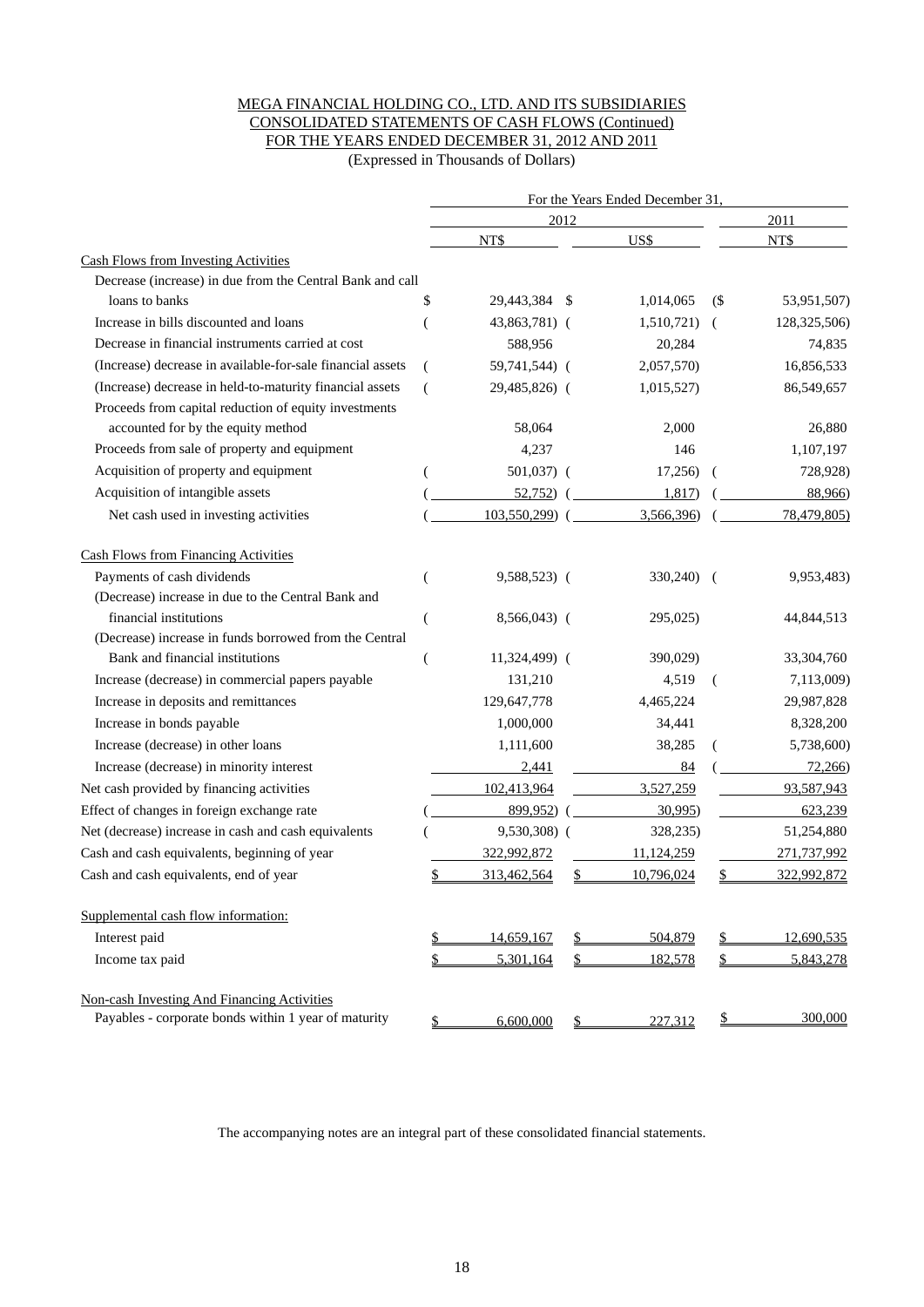### MEGA FINANCIAL HOLDING CO., LTD. BALANCE SHEETS December 31, 2012 and 2011 (Expressed in Thousands of Dollars)

|                                                |    | December 31,  |           |    | December 31,       |                                                    | December 31,     |           | December 31, |             |  |
|------------------------------------------------|----|---------------|-----------|----|--------------------|----------------------------------------------------|------------------|-----------|--------------|-------------|--|
| <b>ASSETS</b>                                  |    | 2012          |           |    | 2011               | LIABILITIES AND STOCKHOLDERS' EQUITY               |                  | 2012      |              | 2011        |  |
|                                                |    | NT\$          | US\$      |    | NT\$               |                                                    | NT\$             | US\$      |              | NT\$        |  |
| Assets                                         |    |               |           |    |                    | Liabilities                                        |                  |           |              |             |  |
| Cash and cash equivalents                      | \$ | 77,293 \$     | 2,662     | \$ | 4,276,849          | Commercial paper payable                           | 881,079 \$<br>\$ |           | 30,346 \$    |             |  |
| Receivables, net                               |    | 857.471       | 29,533    |    | 715,141            | Financial liabilities at fair value through profit |                  |           |              |             |  |
| Available-for-sale financial assets, net       |    | 5,143,167     | 177,137   |    | 5,279,193          | or loss                                            | 1,200            | 41        |              |             |  |
| Equity investments accounted for by the equity |    |               |           |    |                    | Payables                                           | 12,213,876       | 420,661   |              | 10,778,190  |  |
| method, net                                    |    | 235, 347, 057 | 8,105,633 |    | 218,167,682        | Bonds payable                                      | 16,049,668       | 552,770   |              | 16,301,059  |  |
| Financial assets carried at cost               |    | 758,193       | 26,113    |    | 762,046            | Accrued pension liability                          | 48,728           | 1,678     |              | 41,906      |  |
| Property and equipment, net                    |    | 783,919       | 26,999    |    | 784,065            | Other liabilities                                  | 2,257            |           | 78           | 1,608       |  |
| Other assets, net                              |    | 10,952        | 377       |    |                    | 15,514 Total Liabilities                           | 29,196,808       | 1,005,574 |              | 27,122,763  |  |
| Deferred tax assets, net                       |    | 3,659         | 126       |    |                    | 3,659 Stockholders' Equity                         |                  |           |              |             |  |
|                                                |    |               |           |    |                    | Common stock                                       | 114,498,240      | 3,943,456 |              | 112,806,148 |  |
|                                                |    |               |           |    |                    | Capital surplus                                    | 43,425,270       | 1,495,618 |              | 43,426,403  |  |
|                                                |    |               |           |    |                    | Retained earnings                                  |                  |           |              |             |  |
|                                                |    |               |           |    |                    | Legal reserve                                      | 20,066,890       | 691,128   |              | 18,298,900  |  |
|                                                |    |               |           |    |                    | Special reserve                                    | 833,091          | 28,693    |              | 833,091     |  |
|                                                |    |               |           |    |                    | Unappropriated retained earnings                   | 31,312,668       | 1,078,446 |              | 22,828,132  |  |
|                                                |    |               |           |    |                    | Equity adjustments                                 |                  |           |              |             |  |
|                                                |    |               |           |    |                    | Land revaluation increment                         | 3,324,517        | 114,500   |              | 2,206,808   |  |
|                                                |    |               |           |    |                    | Cumulative translation adjustments                 | 563,235          | 19,398    |              | 1,505,518   |  |
|                                                |    |               |           |    |                    | Unrealized gains on financial instruments          | 1,051,731        | 36,223    |              | 1,033,669   |  |
|                                                |    |               |           |    |                    | Net loss of unrecognized pension cost              | 1,290,739)       | 44,456)   |              | 57,283)     |  |
|                                                |    |               |           |    |                    | <b>Total Stockholders' Equity</b>                  | 213,784,903      | 7,363,006 |              | 202,881,386 |  |
|                                                |    |               |           |    |                    | TOTAL LIABILITIES AND STOCKHOLDERS'                |                  |           |              |             |  |
| <b>TOTAL ASSETS</b>                            |    | 242,981,711   | 8,368,580 |    | 230,004,149 EQUITY |                                                    | 242,981,711      | 8,368,580 |              | 230,004,149 |  |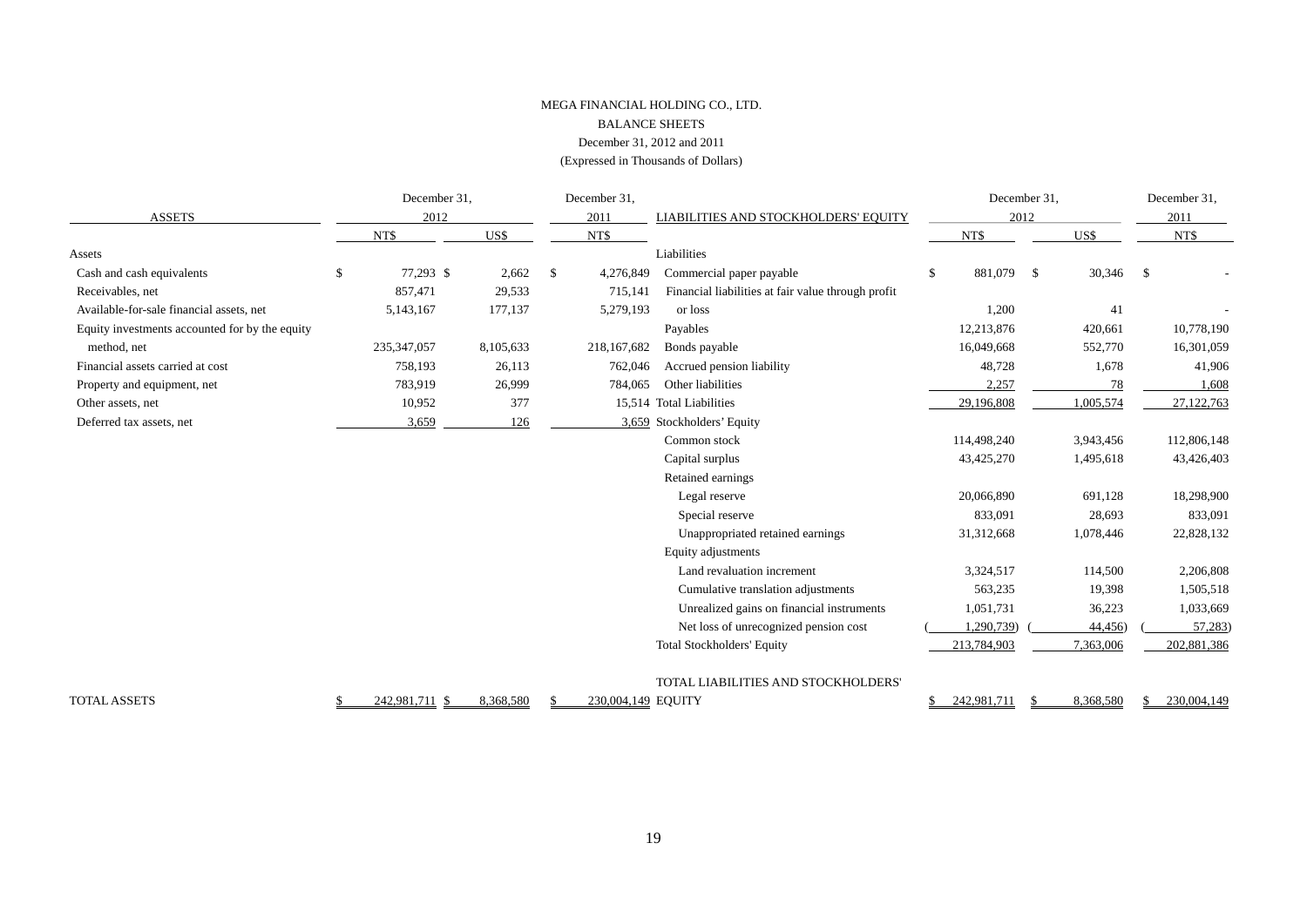### MEGA FINANCIAL HOLDING CO., LTD. STATEMENTS OF INCOME

### For the years ended December 31, 2012 and 2011

(Expressed in Thousands of Dollars, Except Earnings Per Share Amounts)

|                                               | For the year ended  |               |                    | For the year ended |                     |                       |  |  |  |
|-----------------------------------------------|---------------------|---------------|--------------------|--------------------|---------------------|-----------------------|--|--|--|
|                                               | December 31, 2012   |               |                    | December 31, 2011  |                     |                       |  |  |  |
| Revenues                                      | NT\$                |               | US\$               |                    | NT\$                |                       |  |  |  |
| Interest income                               | \$<br>27,319        | $\mathcal{S}$ | 941                | $\mathbf{\hat{S}}$ |                     | 37,256                |  |  |  |
| Gain from financial assets and liabilities    |                     |               |                    |                    |                     |                       |  |  |  |
| at fair value through profit or los           |                     |               |                    |                    |                     | 241,800               |  |  |  |
| Investment income from equity investments     |                     |               |                    |                    |                     |                       |  |  |  |
| accounted for by the equity method            | 22,661,062          |               | 780,474            |                    |                     | 18,111,631            |  |  |  |
| Other revenue except for interest income      | 33,055              |               | 1,138              |                    |                     | 11,079                |  |  |  |
| Total revenue                                 | 22,721,436          |               | 782,553            |                    |                     | 18,401,766            |  |  |  |
| Expenses and losses                           |                     |               |                    |                    |                     |                       |  |  |  |
| Interest expense                              | $361,053$ )(        |               | $12,436$ ) (       |                    |                     | 364,912)              |  |  |  |
| Loss from financial assets and liabilities at |                     |               |                    |                    |                     |                       |  |  |  |
| fair value through profit and loss            | $1,200$ ) (         |               | 41)                |                    |                     |                       |  |  |  |
| Loss from financial assets carried at cost    | $1,039$ ) (         |               | 36)                |                    |                     |                       |  |  |  |
| Personnel expenses                            | $247,850$ ) (       |               | $8,536$ ) (        |                    |                     | 223,532)              |  |  |  |
| Depreciation and amortization                 | $21,806$ ) (        |               | $751)$ (           |                    |                     | 31,677)               |  |  |  |
| Other business and administrative expenses    | $79,421)$ (         |               | $2,735$ )(         |                    |                     | 97,340)               |  |  |  |
| Total expenses and losses                     | $712,369$ )(        |               | $24,535$ ) (       |                    |                     | 717,461               |  |  |  |
| Income before Income Tax from Continuing      |                     |               |                    |                    |                     |                       |  |  |  |
| Operations                                    | 22,009,067          |               | 758,018            |                    |                     | 17,684,305            |  |  |  |
| Income tax expense                            | $475,926$ )         |               | 16,391)            |                    |                     | 4,413)                |  |  |  |
| Net Income                                    | 21,533,141          |               | 741,627            |                    |                     | 17,679,892            |  |  |  |
| Basic Earnings Per Share (in dollars)         | <b>Before Taxes</b> |               | <b>After Taxes</b> |                    | <b>Before Taxes</b> | <b>After Taxes</b>    |  |  |  |
| Net Income from Continuing Operations         | <u>1.92</u>         | \$            | 1.88               |                    | 1.54                | \$<br><u>1.54</u>     |  |  |  |
| Diluted Earnings Per Share (in dollars)       | <b>Before Taxes</b> |               | <b>After Taxes</b> |                    | <b>Before Taxes</b> | <b>After Taxes</b>    |  |  |  |
| Net Income from Continuing Operations         | \$<br>1.92          | \$            | 1.88               | \$                 | 1.54                | $\mathcal{S}$<br>1.54 |  |  |  |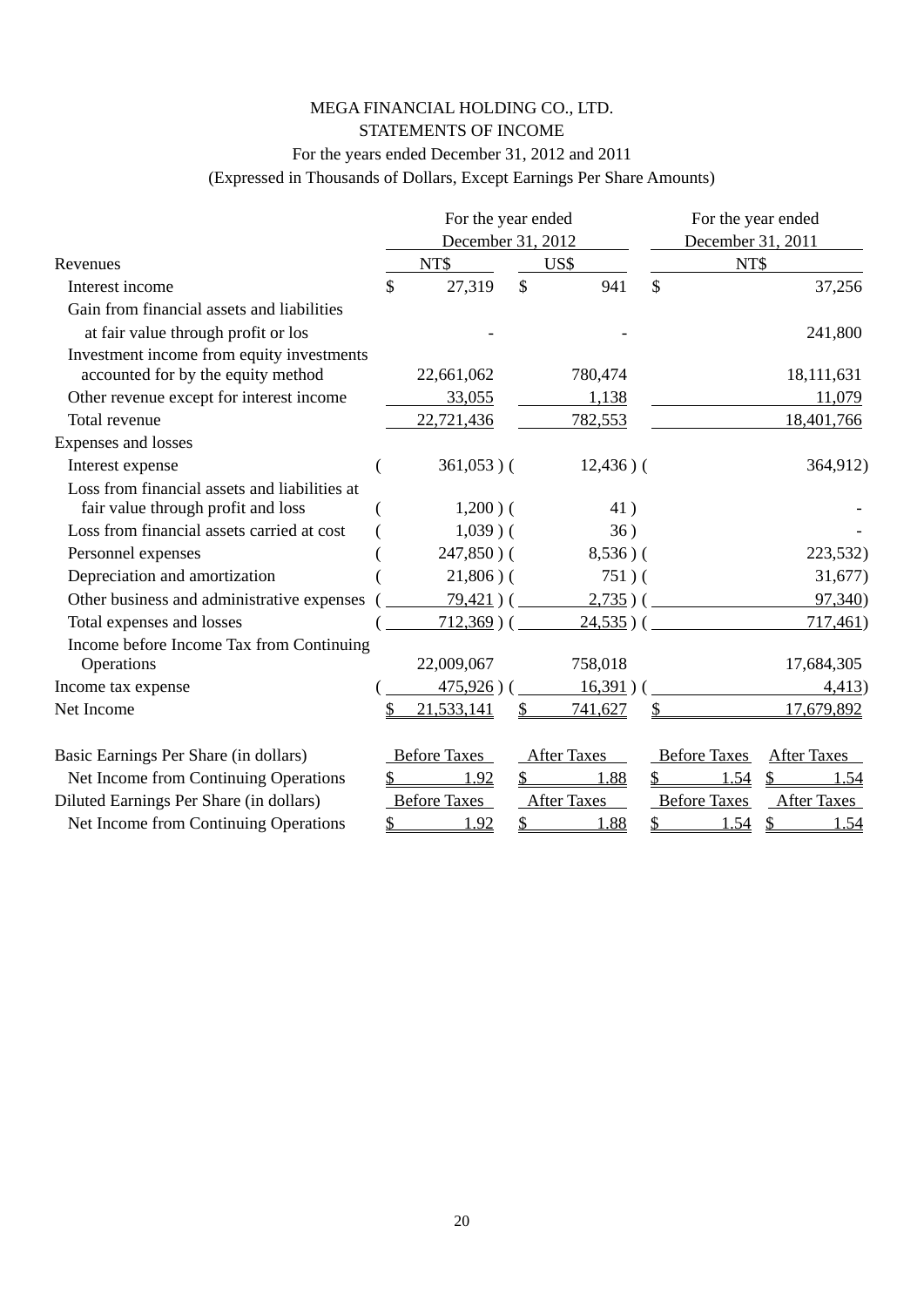### MEGA FINANCIAL HOLDING CO., LTD. STATEMENTS OF CHANGES IN STOCKHOLDERS' EQUITY FOR THE YEARS ENDED DECEMBER 31, 2012 AND 2011

(Expressed in Thousands of NT Dollars)

|                                                     |               |                          |                          | <b>Retained Earnings</b> |               |              |                    |      |                    |                          |               |
|-----------------------------------------------------|---------------|--------------------------|--------------------------|--------------------------|---------------|--------------|--------------------|------|--------------------|--------------------------|---------------|
|                                                     |               |                          |                          |                          |               |              |                    |      | Unrealized         |                          |               |
|                                                     |               |                          |                          |                          |               | Unrealized   | Cumulative         |      | Gains or Losses on | Net Loss on              |               |
|                                                     | Common        | Capital                  | Legal                    | Special                  | Retained      | Revaluation  | Translation        |      | Financial          | Unrecognized             |               |
|                                                     | Stock         | Surplus                  | Reserve                  | Reserve                  | Earnings      | Increments   | <b>Adjustments</b> |      | Instruments        | Pension Cost             | Total         |
| For the year ended December 31, 2011                |               |                          |                          |                          |               |              |                    |      |                    |                          |               |
| Balance, January 1, 2011                            | \$110,594,262 | \$43,426,403             | \$16,787,828             | 354,967 \$<br>\$         | 18,824,681 \$ | 2,319,945 \$ | 829,397            | - \$ | 7,733,637          | \$                       | \$200,871,120 |
| Earnings distribution for 2010                      |               |                          |                          |                          |               |              |                    |      |                    |                          |               |
| Legal reserve                                       | ۰             | $\overline{\phantom{a}}$ | 1,511,072                | $-$ (                    | 1,511,072)    |              |                    |      |                    |                          |               |
| Cash dividends                                      |               |                          |                          | $-$ (                    | 9,953,483)    |              |                    |      |                    | $\overline{\phantom{a}}$ | 9,953,483)    |
| Stock dividends distributable                       | 2,211,886     |                          |                          | $-$ (                    | 2,211,886)    |              |                    |      |                    |                          |               |
| Adjustments in other stockholders' equity arising   |               |                          |                          |                          |               |              |                    |      |                    |                          |               |
| from long-term equity                               |               |                          |                          |                          |               |              |                    |      |                    |                          |               |
| Changes in unrealized profit or loss on             |               |                          |                          |                          |               |              |                    |      |                    |                          |               |
| available-for-sale financial assets                 |               |                          |                          |                          |               |              |                    |      | 4,831,835)         |                          | 4,831,835)    |
| Changes in cumulative translation adjustments       |               |                          |                          |                          |               |              | 676,121            |      |                    |                          | 676,121       |
| Default loss reserve transferred as special reserve |               |                          |                          |                          |               |              |                    |      |                    |                          |               |
| as regulated                                        |               |                          | $\overline{\phantom{a}}$ | 195,344                  |               |              |                    |      |                    | $\overline{\phantom{a}}$ | 195,344       |
| Trading loss reserve transferred as special reserve |               |                          |                          |                          |               |              |                    |      |                    |                          |               |
| as regulated                                        |               |                          |                          | 282,780                  |               |              |                    |      |                    |                          | 282,780       |
| Changes in unrealized re-evaluation                 |               |                          |                          |                          | $-$ (         | 113,137)     |                    |      |                    | $\overline{\phantom{a}}$ | 113,137)      |
| Net loss on unrecognized pension lost               |               |                          |                          |                          |               |              |                    |      | ٠                  | 57,283)                  | 57,283)       |
| Changes in unrealized profit or loss on             |               |                          |                          |                          |               |              |                    |      |                    |                          |               |
| available-for-sale financial assets                 |               |                          |                          |                          |               |              | $\sim$             |      | 1,868,133)         | $\overline{\phantom{a}}$ | 1,868,133)    |
| Consolidated net income for the year ended          |               |                          |                          |                          |               |              |                    |      |                    |                          |               |
| December 31, 2011                                   |               |                          |                          |                          | 17,679,892    |              |                    |      |                    |                          | 17,679,892    |
| Balance, December 31, 2011                          | \$112,806,148 | \$43,426,403             | \$18,298,900             | \$833,091                | 22,828,132 \$ | 2,206,808    | 1,505,518          |      | 1,033,669          | 57,283                   | \$202,881,386 |

(Continued)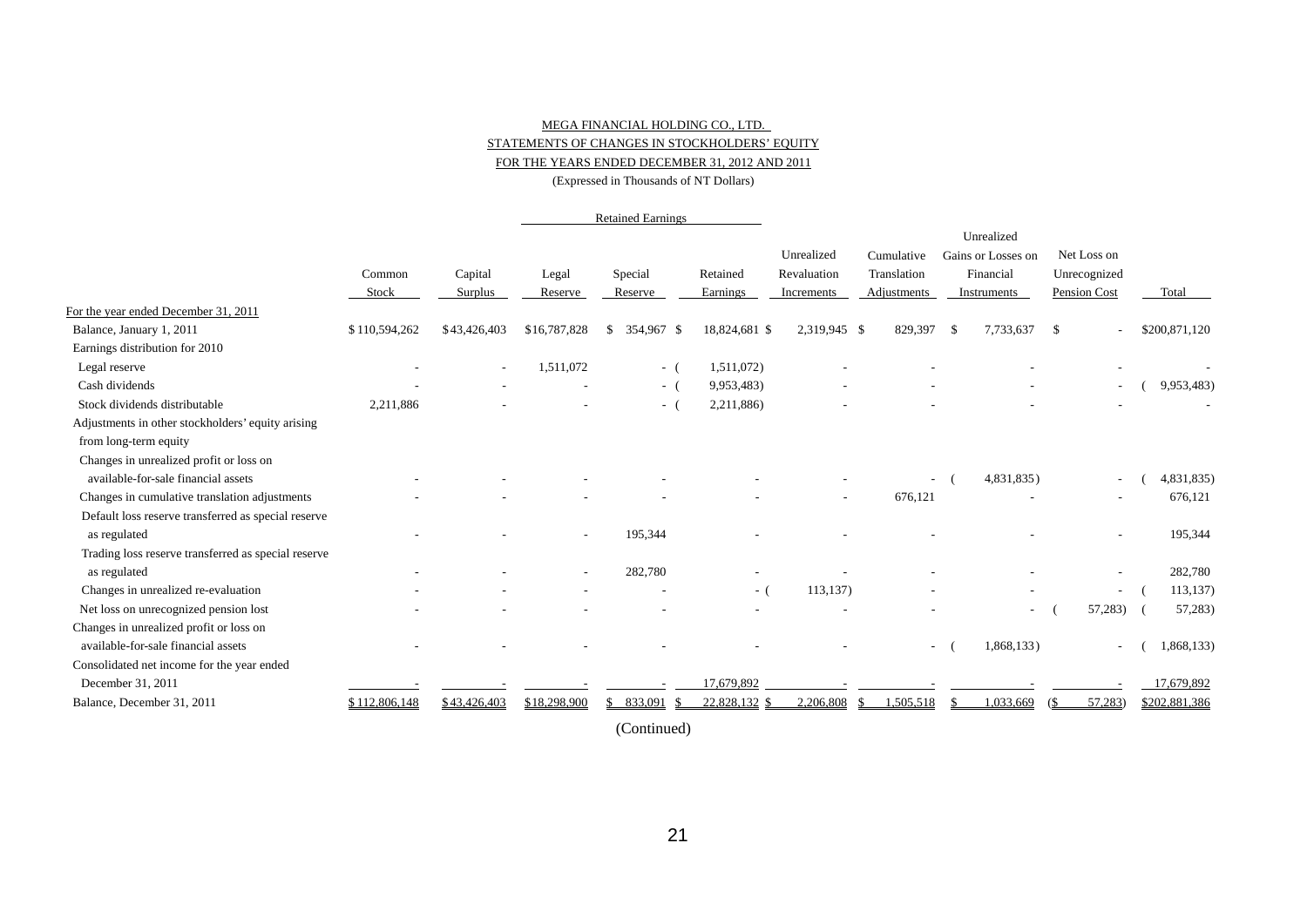### MEGA FINANCIAL HOLDING CO., LTD.

### STATEMENTS OF CHANGES IN STOCKHOLDERS' EQUITY (Continued)

### FOR THE YEARS ENDED DECEMBER 31, 2012 AND 2011

(Expressed in Thousands of NT Dollars)

|                                                   |                          |                    |                    | <b>Retained Earnings</b> |                               |                          |             |                          |                                  |                          |               |
|---------------------------------------------------|--------------------------|--------------------|--------------------|--------------------------|-------------------------------|--------------------------|-------------|--------------------------|----------------------------------|--------------------------|---------------|
|                                                   |                          |                    |                    |                          |                               |                          | Unrealized  | Cumulative               | Unrealized<br>Gains or Losses on | Net Loss on              |               |
|                                                   | Common                   | Capital            | Legal              | Special                  | Retained                      |                          | Revaluation | Translation              | Financial                        | Unrecognized             |               |
|                                                   | Stock                    | Surplus            | Reserve            | Reserve                  | Earnings                      |                          | Increments  | Adjustments              | Instruments                      | Pension Cost             | Total         |
| For the year ended December 31, 2012              |                          |                    |                    |                          |                               |                          |             |                          |                                  |                          |               |
| Balance, January 1, 2012                          |                          |                    |                    |                          |                               |                          |             |                          |                                  |                          |               |
| Earnings distribution for 2011                    | 112,806,148<br>\$.       | 43,426,403<br>- \$ | $$18,298,900$ \ \$ | 833,091                  | 22,828,132<br>- \$            |                          | 2,206,808   | 1,505,518<br>£.          | 1,033,669<br>£.                  | 57,283)<br>(\$           | \$202,881,386 |
| Legal reserve                                     | $\overline{\phantom{a}}$ |                    | 1,767,990          | $-1$                     | 1,767,990)                    |                          |             |                          |                                  |                          |               |
| Cash dividends                                    |                          |                    |                    | $\sim$ $-$               | 9,588,523)                    |                          |             |                          |                                  | $\sim$                   | 9,588,523)    |
| Stock dividends distributable                     | 1,692,092                |                    |                    | $\sim$                   | 1,692,092)                    |                          |             |                          |                                  |                          |               |
| Adjustments in other stockholders' equity arising |                          |                    |                    |                          |                               |                          |             |                          |                                  |                          |               |
| from long-term equity                             |                          |                    |                    |                          |                               |                          |             |                          |                                  |                          |               |
| Adjustments in other stockholders' equity         | $-$ (                    | 1,133)             |                    |                          |                               |                          |             |                          |                                  | н.                       | 1,133)        |
| Changes in unrealized profit or loss on           |                          |                    |                    |                          |                               |                          |             |                          |                                  |                          |               |
| available-for-sale financial assets               |                          |                    |                    |                          |                               |                          |             |                          | 154,087                          |                          | 154,087       |
| Changes in cumulative translation adjustments     |                          |                    |                    |                          |                               |                          | $-$ (       | 942,283)                 |                                  | $\sim$ $-$               | 942,283)      |
| Adjustments in unrealized re-evaluation           |                          |                    |                    |                          |                               | $\overline{\phantom{a}}$ | 1,117,709   |                          |                                  | $\overline{\phantom{a}}$ | 1,117,709     |
| Net loss on unrecognized pension cost             |                          |                    |                    |                          |                               |                          |             |                          |                                  | 1,233,456)               | 1,233,456)    |
| Changes in unrealized profit or loss on           |                          |                    |                    |                          |                               |                          |             |                          |                                  |                          |               |
| available-for-sale financial assets               |                          |                    |                    |                          |                               |                          |             | $\overline{\phantom{a}}$ | 136,025                          | $\sim$                   | 136,025       |
| Consolidated net income for the year ended        |                          |                    |                    |                          |                               |                          |             |                          |                                  |                          |               |
| December 31, 2012                                 |                          |                    |                    |                          | 21,533,141                    |                          |             |                          |                                  |                          | 21,533,141    |
| Balance, December 31, 2012                        | \$114,498,240            | \$43,425,270       | \$20,066,890       | 833,091<br>-8            | 31, 312, 668<br><sup>\$</sup> |                          | 3,324,517   | 563,235                  | 1,051,731                        | .290,739)<br>(S          | \$213,784,903 |

(Continued)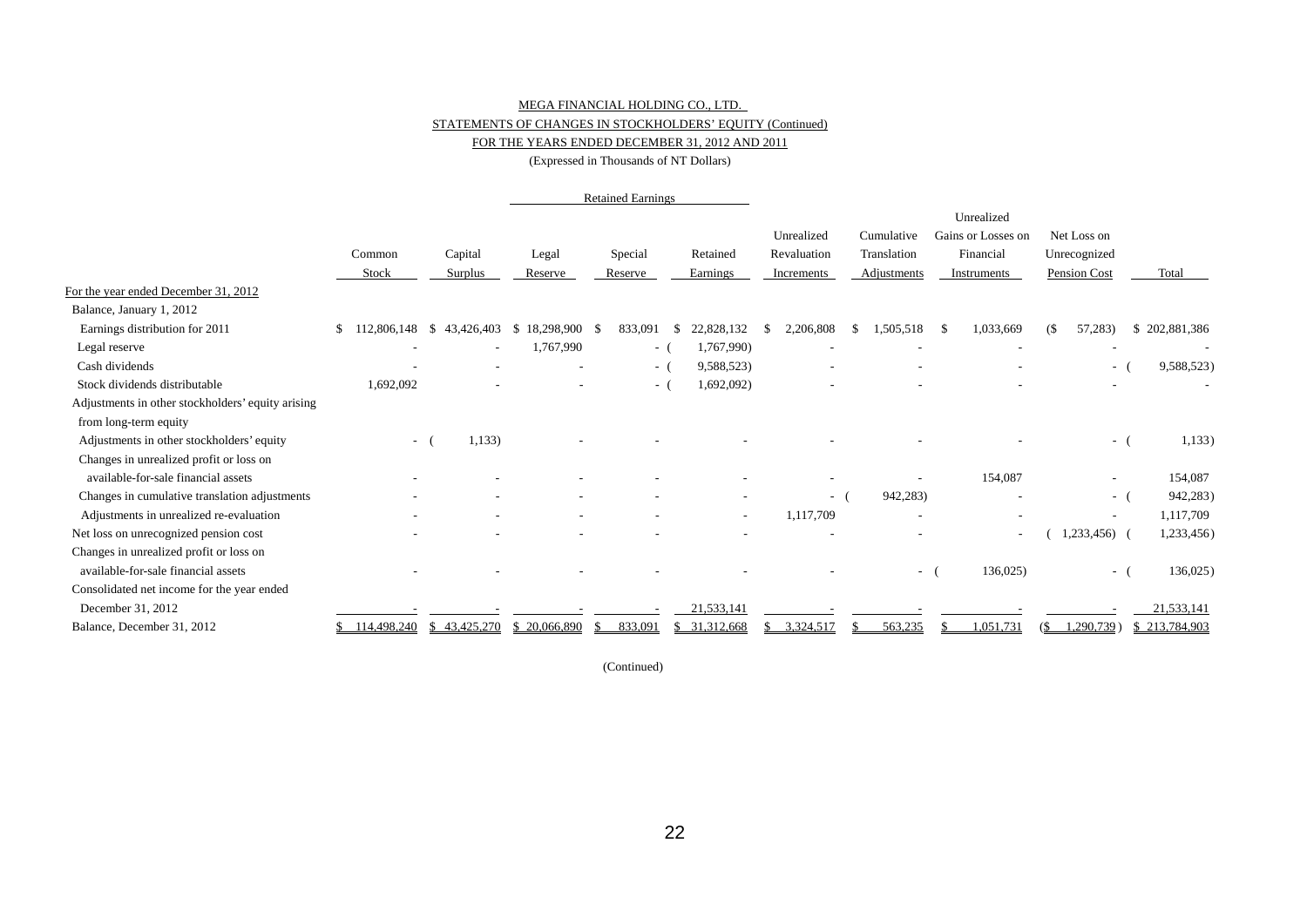### MEGA FINANCIAL HOLDING CO., LTD. STATEMENTS OF CHANGES IN STOCKHOLDERS' EQUITY (Continued)

### FOR THE YEARS ENDED DECEMBER 31, 2012 AND 2011

(Expressed in Thousands of US Dollars)

|                                                   |   |                 |       |                          |    |                  |    | <b>Retained Earnings</b> |                          |      |                                         |    |                                          |               |                                                              |    |                                             |      |           |
|---------------------------------------------------|---|-----------------|-------|--------------------------|----|------------------|----|--------------------------|--------------------------|------|-----------------------------------------|----|------------------------------------------|---------------|--------------------------------------------------------------|----|---------------------------------------------|------|-----------|
|                                                   |   | Common<br>Stock |       | Capital<br>Surplus       |    | Legal<br>Reserve |    | Special<br>Reserve       | Retained<br>Earnings     |      | Unrealized<br>Revaluation<br>Increments |    | Cumulative<br>Translation<br>Adjustments |               | Unrealized<br>Gains or Losses on<br>Financial<br>Instruments |    | Net Loss on<br>Unrecognized<br>Pension Cost |      | Total     |
| For the year ended December 31, 2012              |   |                 |       |                          |    |                  |    |                          |                          |      |                                         |    |                                          |               |                                                              |    |                                             |      |           |
| Balance, January 1, 2012                          |   |                 |       |                          |    |                  |    |                          |                          |      |                                         |    |                                          |               |                                                              |    |                                             |      |           |
| Earnings distribution for 2011                    | S | 3,885,178       | - \$  | 1,495,657 \$             |    | 630,236 \$       |    | 28,693 \$                | 786,228                  | - \$ | 76,005                                  | -S | 51,852                                   | <sup>\$</sup> | 35,601                                                       | (S | 1,973)                                      | - \$ | 6,987,477 |
| Legal reserve                                     |   |                 |       | $\overline{\phantom{a}}$ |    | 60,892           |    | $-$ (                    | 60,892)                  |      |                                         |    |                                          |               |                                                              |    | $\overline{\phantom{a}}$                    |      |           |
| Cash dividends                                    |   |                 |       |                          |    |                  |    | $-$ (                    | 330,239)                 |      |                                         |    |                                          |               |                                                              |    | $\sim$                                      |      | 330,239)  |
| Stock dividends distributable                     |   | 58,278          |       |                          |    |                  |    | $-$ (                    | 58,278)                  |      |                                         |    |                                          |               |                                                              |    | $\overline{\phantom{a}}$                    |      |           |
| Adjustments in other stockholders' equity arising |   |                 |       |                          |    |                  |    |                          |                          |      |                                         |    |                                          |               |                                                              |    |                                             |      |           |
| from long-term equity                             |   |                 |       |                          |    |                  |    |                          |                          |      |                                         |    |                                          |               |                                                              |    |                                             |      |           |
| Adjustments in other stockholders' equity         |   |                 | $-$ ( | 39)                      |    |                  |    |                          |                          |      |                                         |    |                                          |               |                                                              |    | $-$ (                                       |      | 39)       |
| Changes in unrealized profit or loss on           |   |                 |       |                          |    |                  |    |                          |                          |      |                                         |    |                                          |               |                                                              |    |                                             |      |           |
| available-for-sale financial assets               |   |                 |       |                          |    |                  |    |                          |                          |      |                                         |    |                                          |               | 5,307                                                        |    |                                             |      | 5,307     |
| Changes in cumulative translation adjustments     |   |                 |       |                          |    |                  |    |                          |                          |      | $ -$                                    |    | 32,454)                                  |               |                                                              |    | $ -$                                        |      | 32,454)   |
| Adjustments in unrealized re-evaluation           |   |                 |       |                          |    |                  |    |                          | $\overline{\phantom{0}}$ |      | 38,495                                  |    | $\overline{\phantom{a}}$                 |               | $\overline{\phantom{a}}$                                     |    | $\overline{\phantom{a}}$                    |      | 38,495    |
| Net loss on unrecognized pension cost             |   |                 |       |                          |    |                  |    |                          |                          |      |                                         |    |                                          |               | $\sim$                                                       |    | $42,483$ ) (                                |      | 42,483)   |
| Changes in unrealized profit or loss on           |   |                 |       |                          |    |                  |    |                          |                          |      |                                         |    |                                          |               |                                                              |    |                                             |      |           |
| available-for-sale financial assets               |   |                 |       |                          |    |                  |    |                          |                          |      |                                         |    | $\sim$                                   |               | 4,685)                                                       |    | $\sim$                                      |      | 4,685)    |
| Consolidated net income for the year ended        |   |                 |       |                          |    |                  |    |                          |                          |      |                                         |    |                                          |               |                                                              |    |                                             |      |           |
| December 31, 2012                                 |   |                 |       |                          |    |                  |    |                          | 741,627                  |      |                                         |    |                                          |               |                                                              |    |                                             |      | 741,627   |
| Balance, December 31, 2012                        |   | 3,943,456       | - S   | 1,495,618                | -S | 691,128          | Ж, | 28,693                   | 1,078,446                |      | 114,500                                 |    | 19,398                                   |               | 36,223                                                       |    | 44,456)                                     |      | 7,363,006 |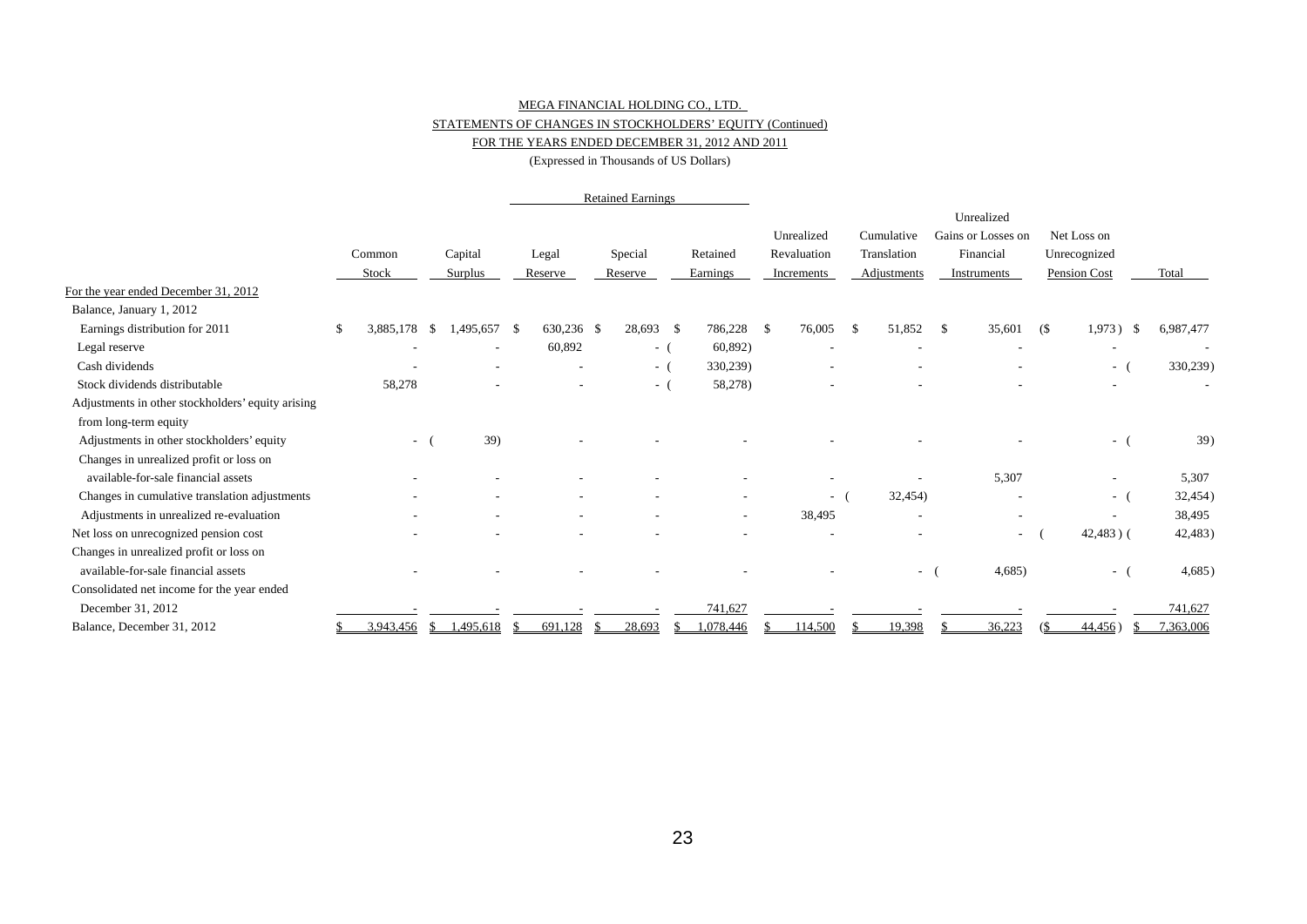### MEGA FINANCIAL HOLDING CO., LTD. STATEMENTS OF CASH FLOWS FOR THE YEARS ENDED DECEMBER 31, 2012 AND 2011 (EXPRESSED IN THOUSANDS OF DOLLARS)

|                                                                   |                |                | For the Years Ended December 31. |                  |
|-------------------------------------------------------------------|----------------|----------------|----------------------------------|------------------|
|                                                                   |                | 2012           |                                  | 2011             |
|                                                                   |                | NT\$           | US\$                             | NT\$             |
| Cash Flows from Operating Activities                              |                |                |                                  |                  |
| Net income                                                        | \$             | 21,533,141 \$  | 741.627                          | \$<br>17,679,892 |
| Adjustments to reconcile net income to net cash provided by       |                |                |                                  |                  |
| operating activities:                                             |                |                |                                  |                  |
| Depreciation and amortization                                     |                | 21,806         | 751                              | 31,677           |
| Loss on financial assets measured at cost                         |                | 1,039          | 36                               |                  |
| Investment income from equity investments accounted for by the    |                |                |                                  |                  |
| equity method                                                     |                | $22,661,062$ ( | 780,474) (                       | 18,111,631)      |
| Cash dividends distributed by equity investments accounted for    |                |                |                                  |                  |
| by the equity method                                              |                | 11,770,105     | 405,376                          | 10,157,330       |
| Swap bond discounted amortization                                 |                | 48,609         | 1,674                            | 22,859           |
| Changes in assets and liabilities:                                |                |                |                                  |                  |
| (Increase) decrease in receivables                                |                | $142,330)$ (   | 4,902)                           | 1,467,798        |
| Increase in other assets                                          |                | 409) (         | $14)$ (                          | 2,645)           |
| Net change in deferred income tax assets/liabilities              |                |                |                                  | 77,931           |
| Increase in financial liabilities at fair value through profit or |                |                |                                  |                  |
| loss                                                              |                | 1,200          | 41                               |                  |
| Increase (decrease) in payables                                   |                | 1,435,686      | 49,447<br>(                      | 304,871)         |
| Increase in accrued pension liability                             |                | 4,328          | 149                              | 2,895            |
| Net cash provided by operating activities                         |                | 12,012,113     | 413,711                          | 11,021,235       |
| <b>Cash Flows from Investing Activities</b>                       |                |                |                                  |                  |
| Acquisition of property and equipment                             | (              | $16,688$ (     | $575)$ (                         | 1,747            |
| Increase in equity investments accounted for by the equity        |                |                |                                  |                  |
| method                                                            | $\overline{(}$ | $7,191,000$ (  | 247,666)                         |                  |
| Returned capital due to the liquidation on financial assets       |                |                |                                  |                  |
| carried at cost                                                   |                | 2,814          | 97                               |                  |
| Acquisition of other assets                                       |                |                |                                  | 2.844            |
| Net cash used in investing activities                             |                | 7,204,874)     | 248,144)                         | 4,591)           |
| <b>Cash Flows from Financing Activities</b>                       |                |                |                                  |                  |
| Increase in commercial paper payable                              |                | 881,079        | 30,345                           |                  |
| (Decrease) increase in bonds payable                              | (              | $300,000$ (    | 10,332)                          | 528,200          |
| Increase (decrease) in other liability                            |                | 649            | 22<br>- (                        | 3,580)           |
| Payments of cash dividends                                        |                | 9,588,523)     | 330,240)                         | 9,953,483        |
| Net cash used in financing activities                             |                | 9,006,795)     | $310,205$ ) (                    | 9,428,863        |
| Net (decrease) increase in cash and cash equivalents              |                | 4,199,556) (   | 144,638)                         | 1,587,781        |
| Cash and cash equivalents, beginning the year                     |                | 4,276,849      | 147,300                          | 2,689,068        |
| Cash and cash equivalents, end the year                           |                | 77,293         | 2,662                            | 4,276,849        |
|                                                                   |                |                |                                  |                  |
| Supplemental cash flow information:                               |                |                |                                  |                  |
| Interest paid                                                     |                | 362,600        | 12,488                           | 437,758          |
| Income tax paid                                                   |                | 1,983,656      | 68,319                           | 2,820,166        |
| Non-cash Investing And Financing Activities                       |                |                |                                  |                  |
| Payables - corporate bonds within 1 year of maturity              |                | 4,100,000      | 141,209                          |                  |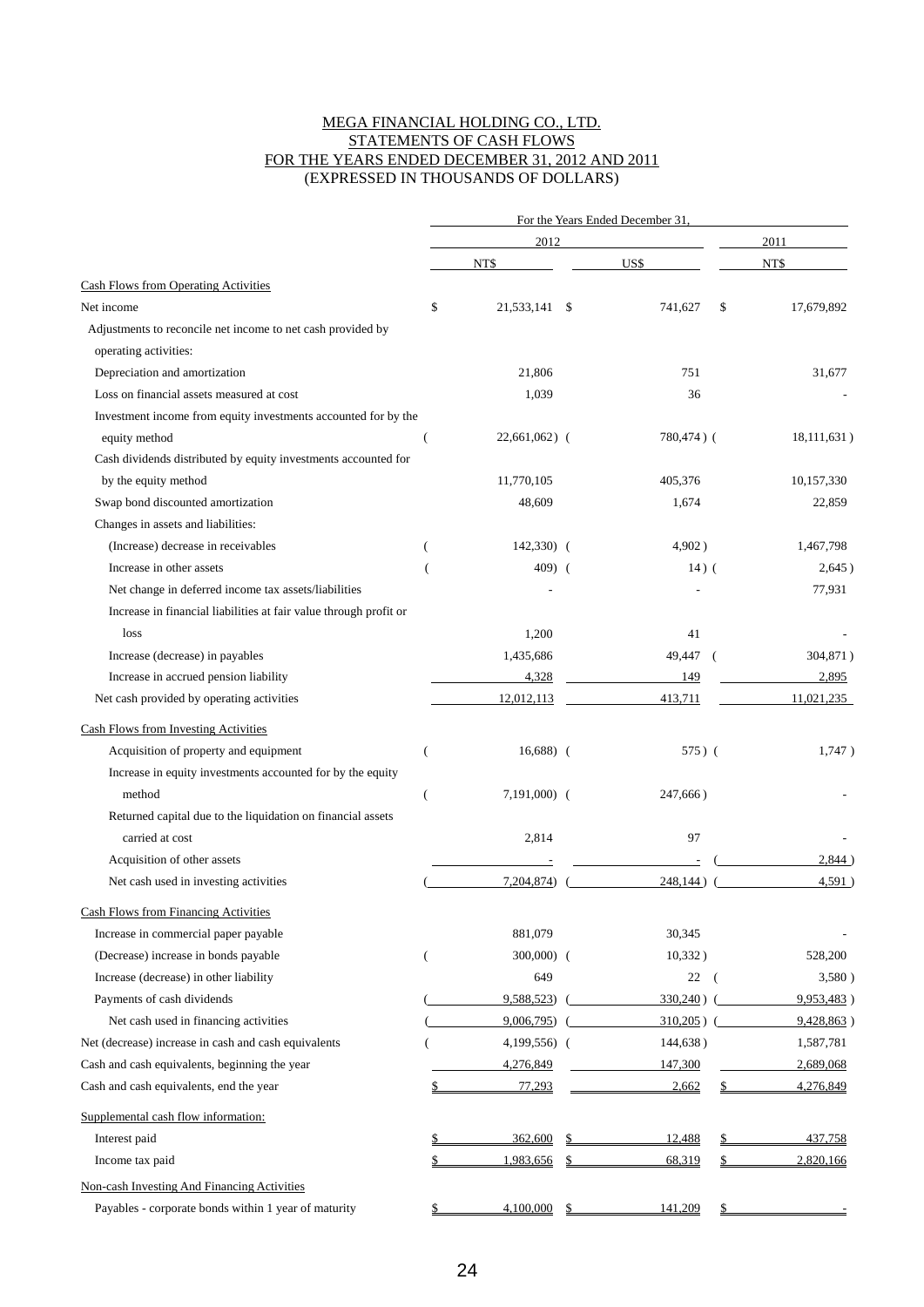# **Attachment 4**

# **Mega Financial Holding Co., Ltd.**

# **Earnings Distribution Table**

# **Year 2012**

Unit: NT\$

| Items                                                                           | Amount            |
|---------------------------------------------------------------------------------|-------------------|
| Beginning retained earnings                                                     | 9,779,527,638     |
| Add:Net income of 2012                                                          | 21,533,140,135    |
| Subtotal                                                                        | 31, 312, 667, 773 |
| Less:10% legal reserve                                                          | (2,153,314,014)   |
| Total distributable earnings                                                    | 29,159,353,759    |
| Less: Distribution items                                                        |                   |
| Cash dividend to shareholders (NT\$1.1 per share)                               | (12,594,806,381)  |
| Unappropriated retained earnings                                                | 16,564,547,378    |
| Note:                                                                           |                   |
| Remuneration to directors-cash NT\$96,899,000.                                  |                   |
| Employee profit sharing-cash NT\$10,240,000.                                    |                   |
| The 2012 earnings shall be applied to the funds of dividends distributed first. |                   |